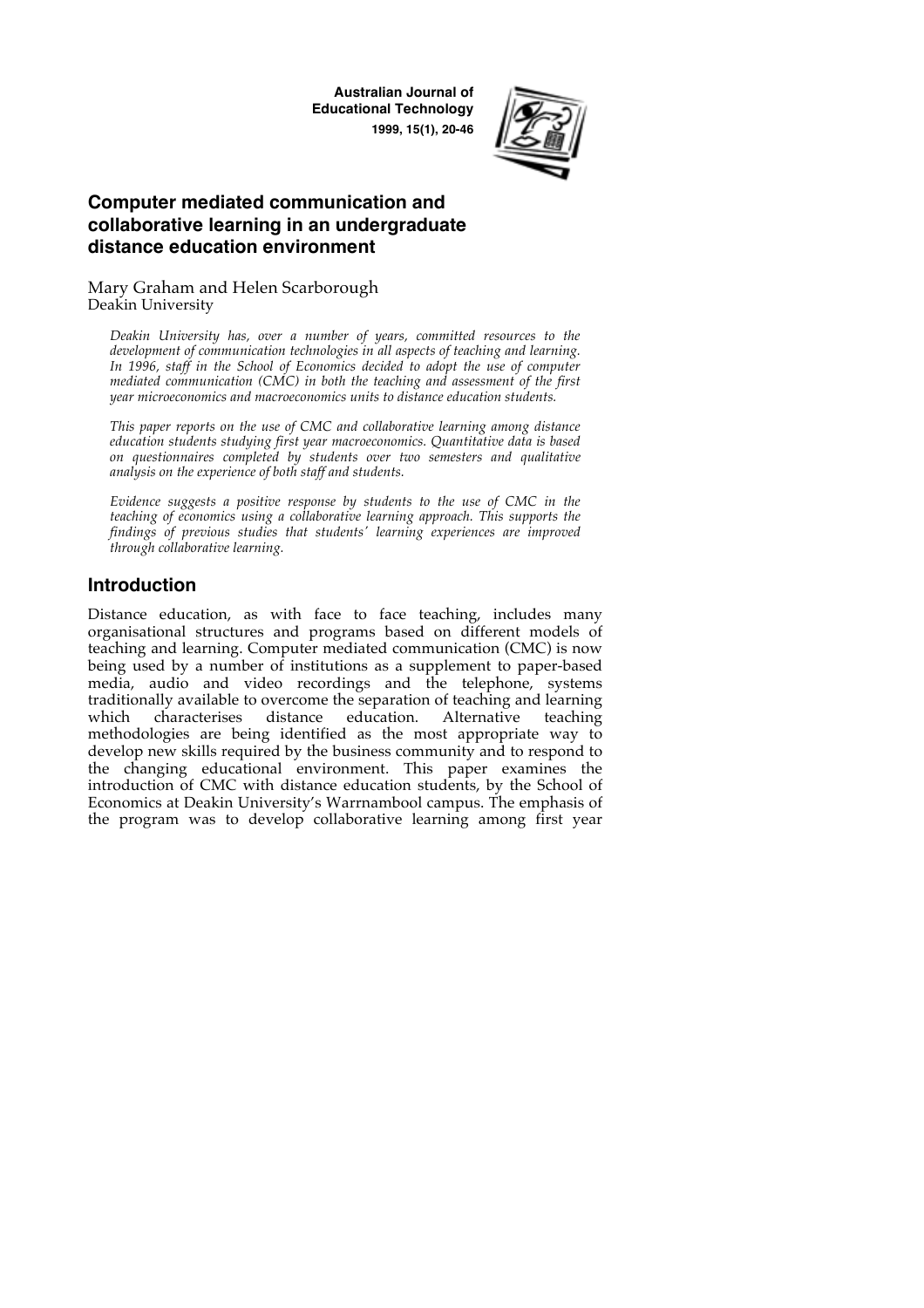economic students with the aim of improving student outcomes. The study examines the influence of the instructional environment on student performance and satisfaction.

# **Why develop collaborative learning?**

Collaborative learning refers to the acquisition of knowledge, skills, or attitudes, that takes place as a result of people working together to create meaning, explore a topic, or improve skills. More formally, it emphasises the cooperative efforts between students and the generation, rather than transmission, of knowledge. Social and intellectual interaction is highlighted. It differs from other group work due to its emphasis on highly structured techniques to ensure interdependence within groups while maintaining individual accountability.

Collaborative or group learning is premised upon a learner-centred model that treats the learner as an active participant who construes knowledge from a wide range of experiences, information sources and interaction with others (Harasim 1990, Laurillard 1993). Some agreement on common goals and the pooling of individual competencies for the benefit of the group as a whole is necessary for successful collaboration.

Common features identified in the literature (Kimber 1994) are student based or student centred activities, whereby students assist each other to find answers to areas of common inquiry and solve problems by data gathering, analysis and group discussion. This can be achieved through the use of group based assignments, research projects, case studies or class paper preparation and presentations. It is the instructor's role to structure and then monitor activities to develop collaborative learning. The instructor becomes a resource and a facilitator for the learning activities of the group.

Educational research identifies peer interaction among students as a critical variable in learning and cognitive development at all levels (Harasim 1990). Sociomotional variables such as motivation, anxiety and satisfaction are claimed to benefit from working with peers. Research also shows peer interaction assists learners in understanding new concepts and provides an opportunity to commit these concepts to memory (Cohen 1984).

Kaye (1992) claims the strengths of collaborative learning through discussion and conversation include the sharing of different perspectives, the obligation to make explicit and communicate one's own knowledge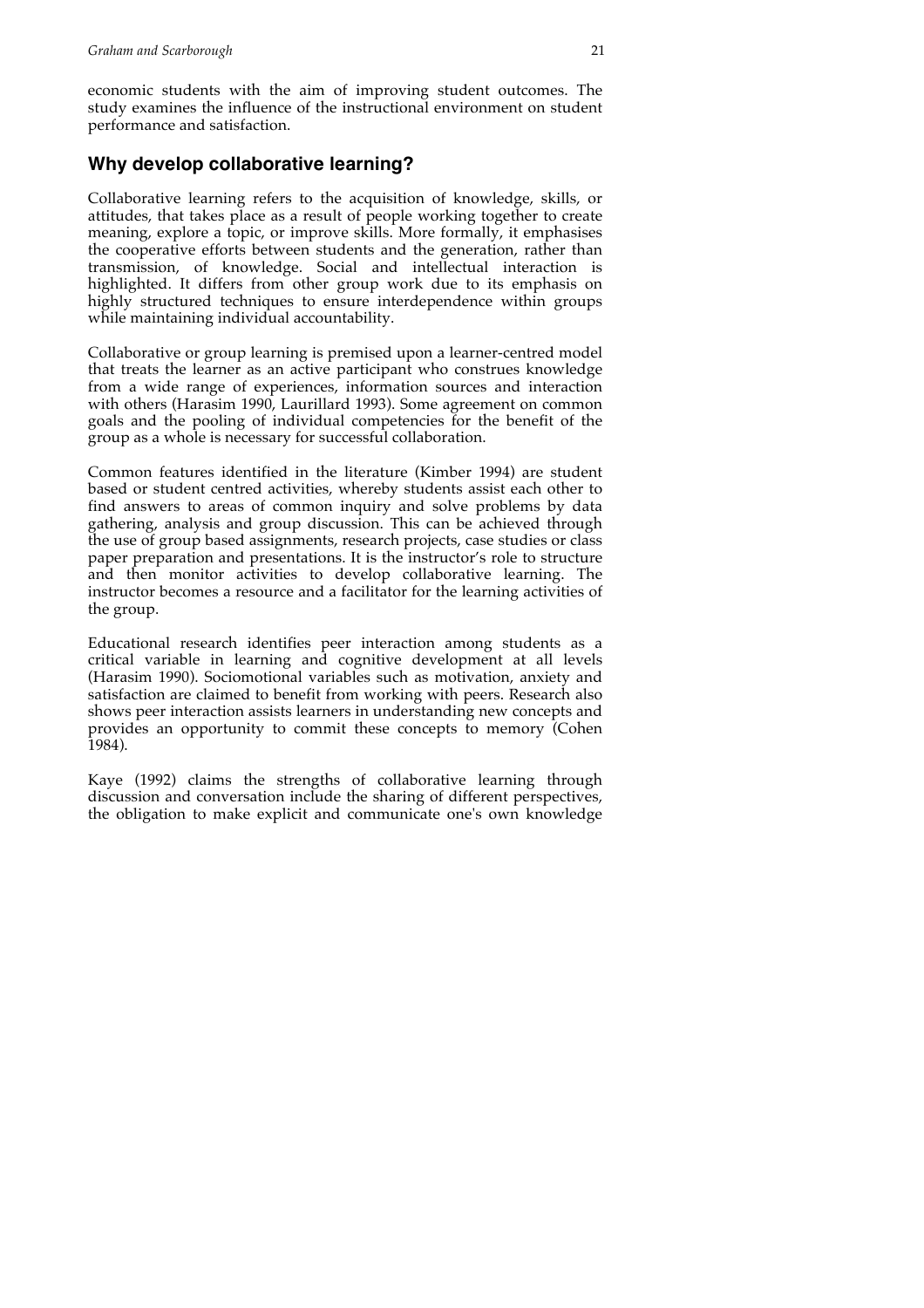and understandings to others and the motivational value of being a member of a healthy group. Some evaluation and/or cooperation of peer activities is a feature.

### **CMC and collaborative learning**

The online environment, and in particular, computer conferencing is an effective medium to provide the social aspect of learning emphasised with collaborative learning. Interaction is based on exchange of information, requiring members to formulate arguments or reorganise material to introduce new relationships or concepts. Through formulating ideas in their words, and receiving feedback and evaluation from peers, members' knowledge, thinking skills and meanings are socially constructed (Harasim et.al. 1995). Active participation strengthens learning. A learner is regarded as present online only when he or she makes a comment. "Lurkers", that is those who read but do not comment, are not regarded as part of the learning environment.

Online education allows for both place-independent and timeindependent learning and collaborations. Asynchronous communication allows users to participate at a time and at a pace convenient to them and appropriate to the application. Participants can respond immediately or they may elect to respond after taking time to reflect and compose a response thoughtfully. The quality of participation can be greatly improved online.

Kaye (1992) claims that although the para-linguistic cues of face-to-face or telephone communication are missing, the medium does offer greater communication richness than the more familiar forms of textual communication used by groups. The cumulative record of message contributions provide a greater potential for reflective and thoughtful analysis and review of earlier contributions than would participation in face-to-face seminars. The interaction develops written communication skills, enhances in-depth processing and recall of course material, and prepares students for examinations demanding written responses. However, the lack of control over turn-taking, and the frequent development of multiple threads of discussion within the same message space, can provide obstacles to effective collaboration.

Most advantages of computer conferencing have disadvantages bound up with them. However, the democratic and equalising tendency of computer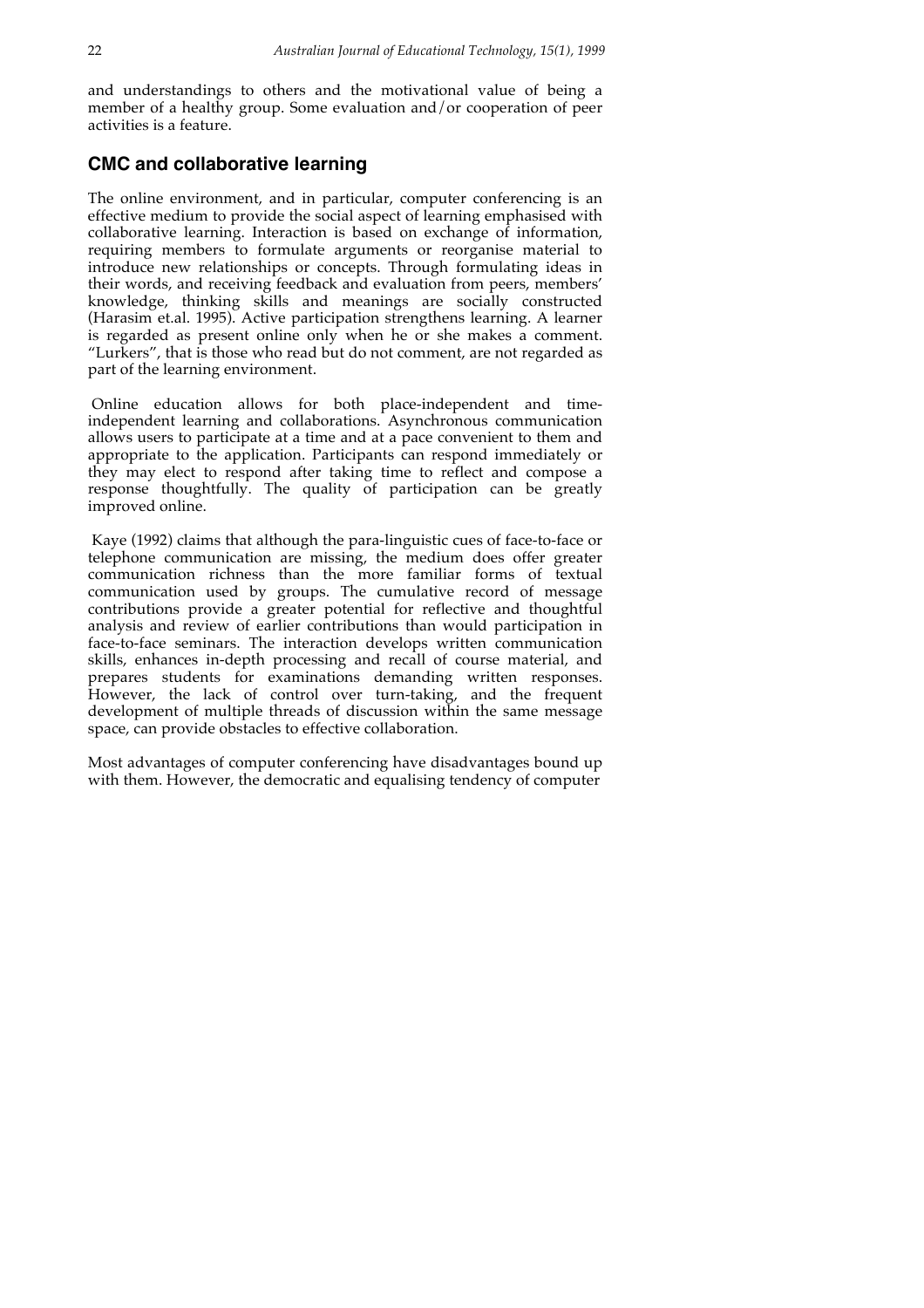conferencing has been noted in the literature. Mason (1994) claims access is the essence of the medium, not status. CMC and other technologies have the potential for blurring the traditional distinctions between the classroom-based and distance education provision as well as enriching the distance education experience. In addition to creating an active, collaborative environment, communities among users may develop which can be both personally and educationally enriching.

# **The Deakin Project**

Deakin University has, over a number of years, committed resources to the development of communication technologies in all aspects of teaching and learning (for background details on the development of CMC at Deakin University see Goodwin, Graham & Scarborough, 1999). To capitalise on the benefits of CMC, in 1995 a suite of networked software packages was introduced which enables students and teachers to communicate interactively, led by electronic bulletin boards, electronic mail, small group computer conferencing and also providing access to online resources.

In 1996 it was decided to adopt the use of CMC in developing collaborative learning in both the teaching and assessment of the first year microeconomics and macroeconomics units to distance education students. Staff faced the challenge of adapting the undergraduate units to maximise the potential benefits of CMC and create a richer learning experience to address some of the difficulties students traditionally experience with first year economics. Each off-campus student was provided with the choice of learning using the traditional method, involving printed course notes, phone contact with staff and assessment via assignments (which are returned with comments) and a final exam; or learning using the *FirstClass* conferencing facility incorporating the above, but also providing the student with computer access to both other students and staff with part of the formal assessment incorporating the online collaborative environment.

FirstClass is a computer conference system from SoftArc Inc, providing a graphical user interface makes it easy to send and receive electronic mail, share files, and use electronic conferencing to exchange ideas and participate in online chats. FirstClass enables students to communicate both asynchronously and synchronously in a number of forms. For example there are distinct areas for functions such as social chatting, second hand book sales in addition to teaching areas for the various units studied.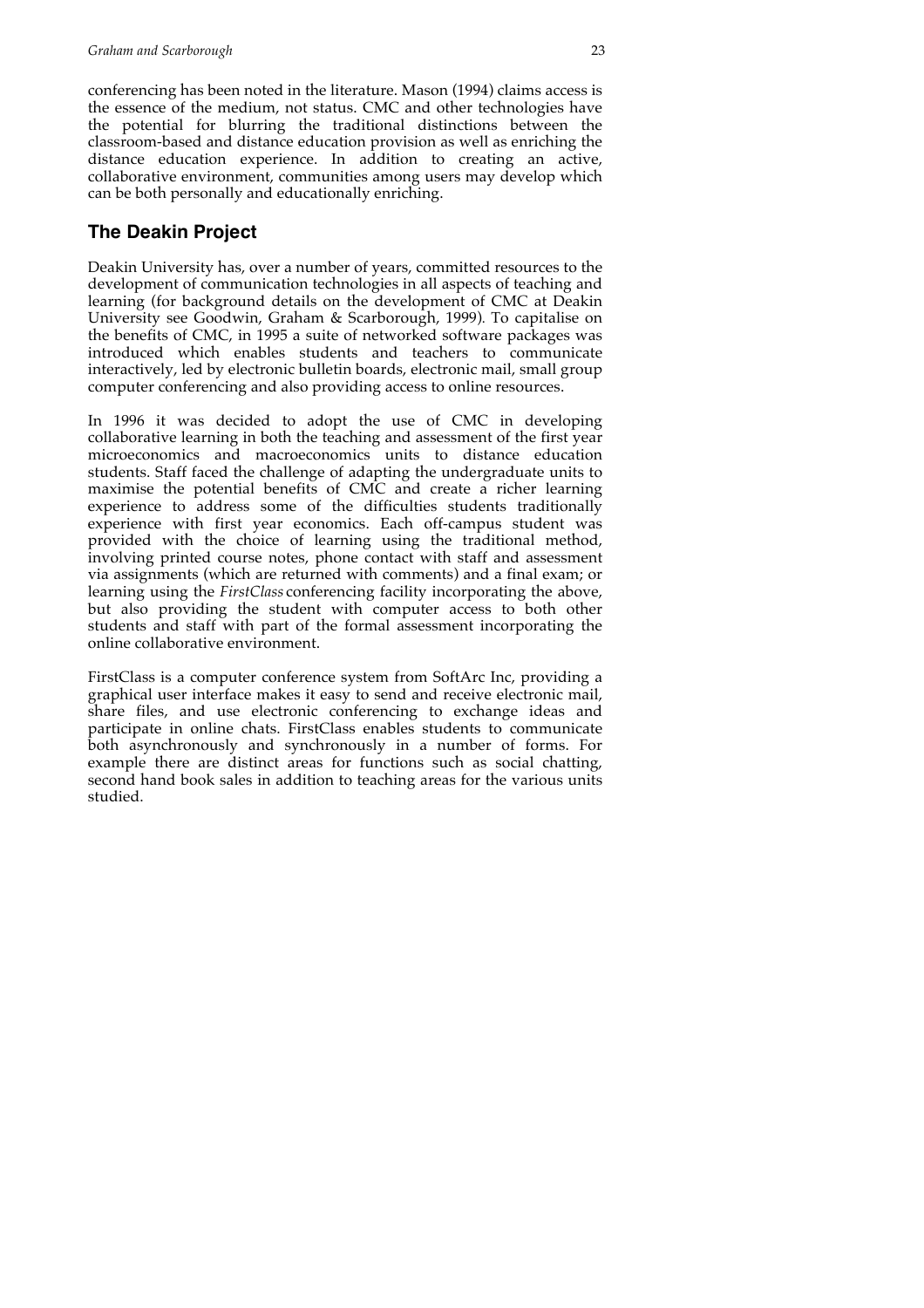This paper reports on the use of two teaching areas, the bulletin board for the first year macroeconomic unit and the tutorial group platforms. The bulletin board was an open forum accessible to all enrolled students and staff involved in the unit. This forum was used by staff to disseminate information relating to the unit content, assignments and assessments and for general questions from students to both staff and other students. The tutorial group platforms resembled on-campus tutorials in that access was restricted to the members of the tutorial group and the tutor assigned to the group.

### **The tutorial program**

Students were allocated to tutorial groups of six as they logged on to the system at the beginning of semester. This meant that the group members were identified independently of factors such as geographic situation, but did seem to result in the more highly motivated students being grouped together which proved to be a successful strategy.

Five tutorial exercises were set, each consisting of six questions to be completed over a two week period. To promote collaborative learning, each student was instructed to take responsibility for one question and after researching the topic, post his/her answer on the group tutorial board. Comments and discussion were encouraged to promote interdependence and increase the level of support and motivation experienced by students. One member of the group was required to collate final answers and submit the group's exercise to the tutor. Group ownership of the exercise was encouraged by the fact that each member of the group shared the same mark for the exercise yet individual accountability was also present, since students ultimately held responsibility for the final format of their assigned question. The key elements identified in the literature as promoting collaborative learning, namely interdependence, individual accountability, interpersonal and group skills and group processing were encouraged.

The questions set in the exercises resembled as closely as possible the work being completed by on-campus students in tutorial groups. As all students complete the same final exam, equity in terms of the material completed was an objective.

The tutor's role was complementary to both the group and the individual student's work. The syndicate group became the focus of learning with the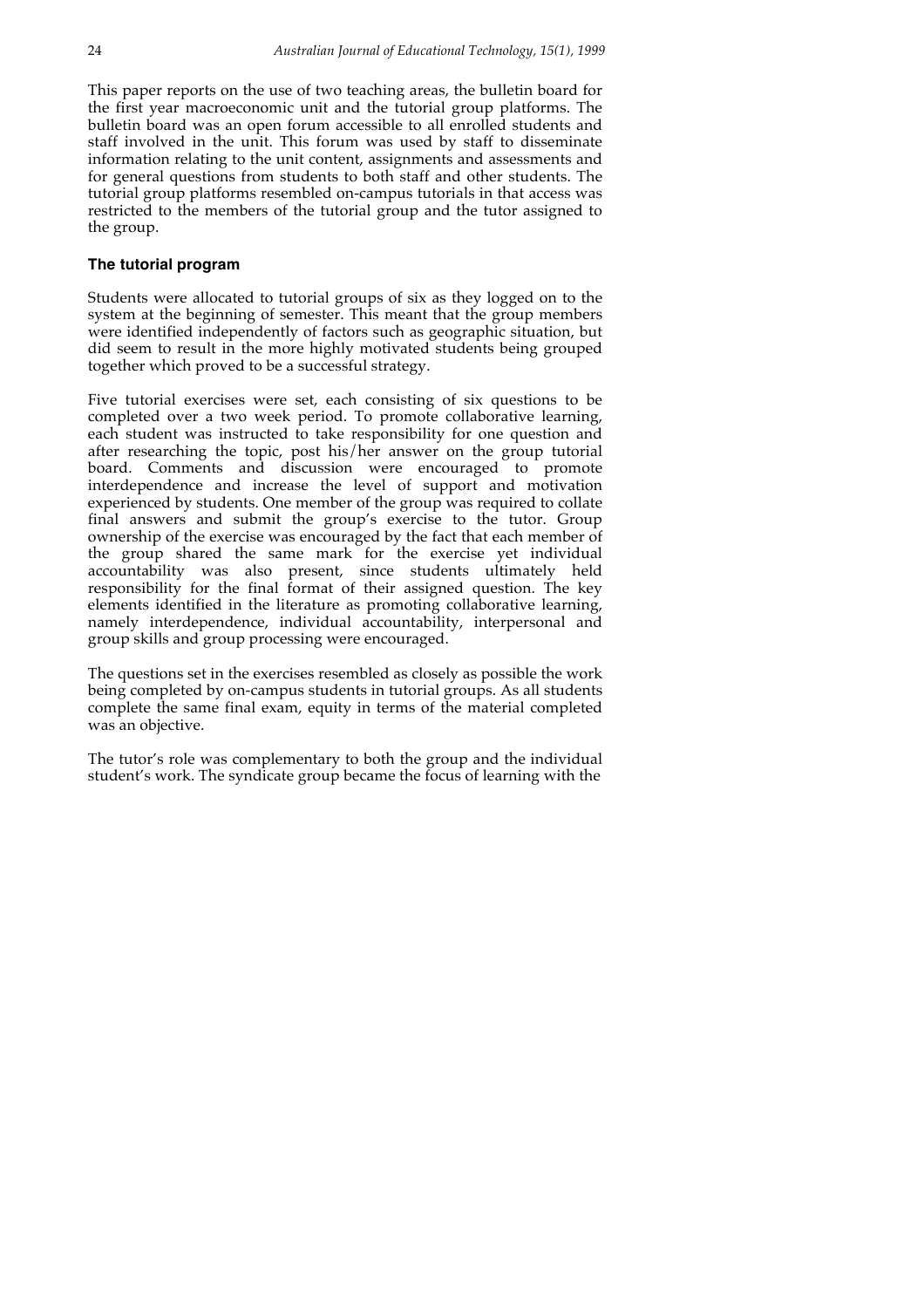tutor, no longer at the centre of the learning process, initiating active group approaches to learning and assisting individuals in coming to terms with the theory. This decreased both the isolation and the response time many off-campus students experience when difficulties are encountered.

### **Evaluation**

Evaluating the use of computer conferencing in a collaborative learning activity involves the analysis of many interacting variables, some of which can be measured using quantitative techniques, while others require qualitative analysis to enable a more comprehensive evaluation. Evaluation in this study combines both approaches.

### **Methodology**

Analysis is based on surveys conducted over a two year period, 1996-97. In the first year, two questionnaires were administered to all off-campus students in first year undergraduate macroeconomics in second semester (see Appendix A for copies of questionnaires). The first was early in the semester with the aims of gaining background information and testing the attitudes of students to collaborative learning, CMC and economics in general. It was based on a study by Kerr & Hiltz (1982) which identified categories and characteristics of individuals and groups that influence the acceptance and use of a computer conferencing system.

A follow-up questionnaire, given to those who returned the first, was undertaken near the completion of the semester to determine any change in attitude and the degree of satisfaction with the course and its delivery. In the second year, only one questionnaire was administered to all off campus students, combining questions for background information and questions directly on the study program delivered.

Table 1 illustrates the number of students participating in each survey. In the 1996 survey, eighty-three of the 206 first questionnaires were returned giving a response rate of 40%. The second questionnaire, given to the 83 respondents, had a response rate of 33.7%, with only 21.4% of the respondents participating in the online program. In 1997, the response rate overall was slightly less, with one third of the respondents participating in the online program.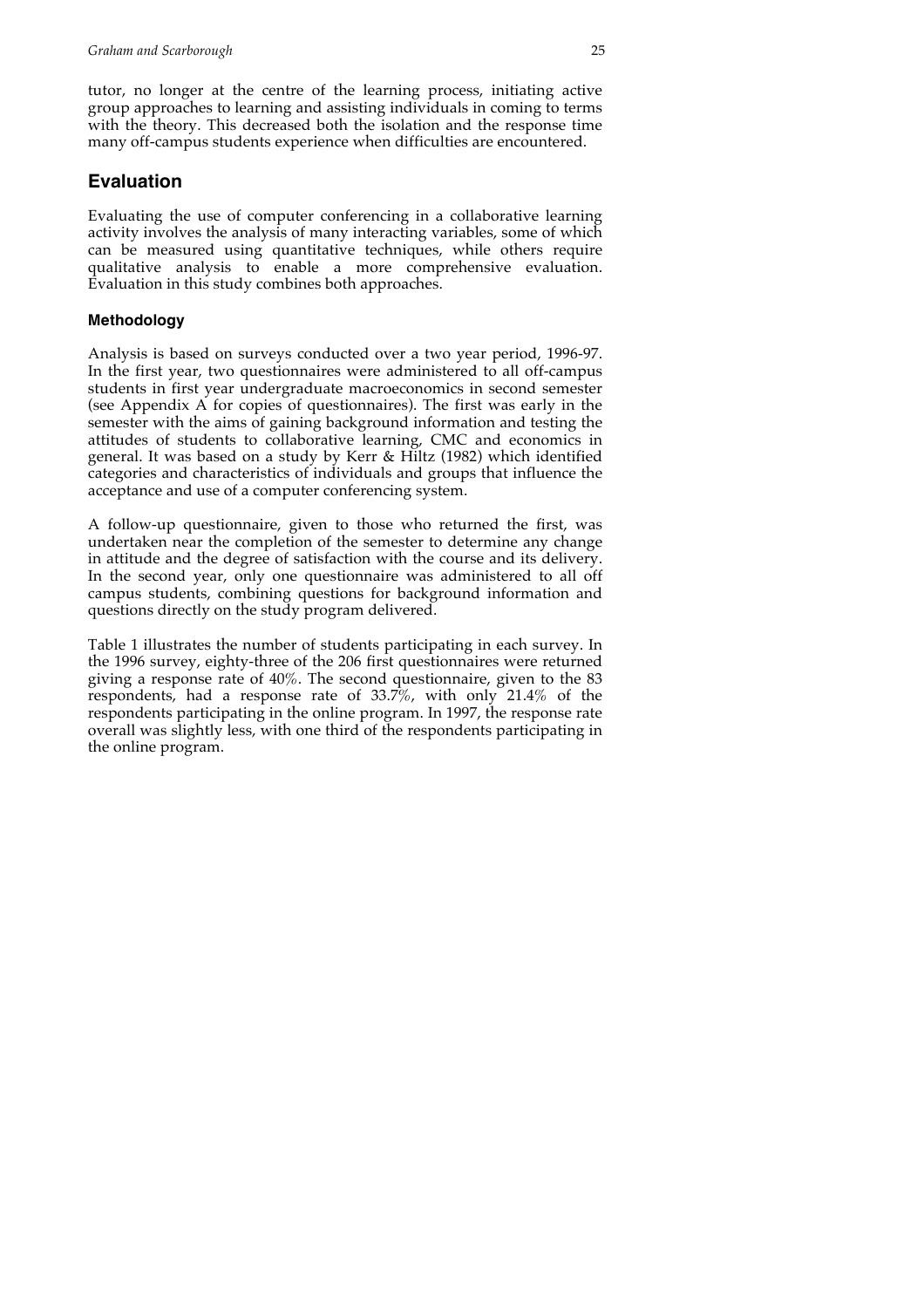Interviews with staff involved in the unit and the Faculty CMC Coordinator were also undertaken. The material for this project is therefore drawn from student surveys, observation, staff interviews, and informal feedback through email, conferencing messages, and telephone conversations with students.

| Table 1: Number of respondents to final questionnaire |  |  |  |  |  |  |  |  |
|-------------------------------------------------------|--|--|--|--|--|--|--|--|
|-------------------------------------------------------|--|--|--|--|--|--|--|--|

| Year | Total | Using CMC | Not Using CMC |
|------|-------|-----------|---------------|
| 1996 | 28    |           |               |
| 1997 | 74    |           | 16            |

#### **Limitations**

The study is subject to a number of limitations. Firstly, giving students a choice may introduce some bias into results. Students opting for the method incorporating electronic delivery, may well be the more highly motivated, willing to accept a challenge student who will perform well regardless of the mode of study adopted.

Secondly, the number of students participating in the on-line program over both years was below expectations. This was a reflection of factors beyond the control of the economic staff such as technical difficulties faced by students including lack of access to and confidence with the technology.

In addition, measuring outcomes based on grades is limited as it fails to recognise the intrinsic values that may be gained from collaborative learning. Further a myriad of factors can influence student outcomes and controlling for each individual factor is not possible.

#### **Survey results**

Analysis of the survey conducted after the first year of the program, examining age and sex variables with overall performance, did not show any strong correlation. However, the performance of students using CMC improved greatly in the second year of the program with 60% of students involved in the on-line tutorial program receiving a final grade for the unit of distinction or higher. This may reflect the type of students who elected to be part of the program, as discussed in our limitations, however, even if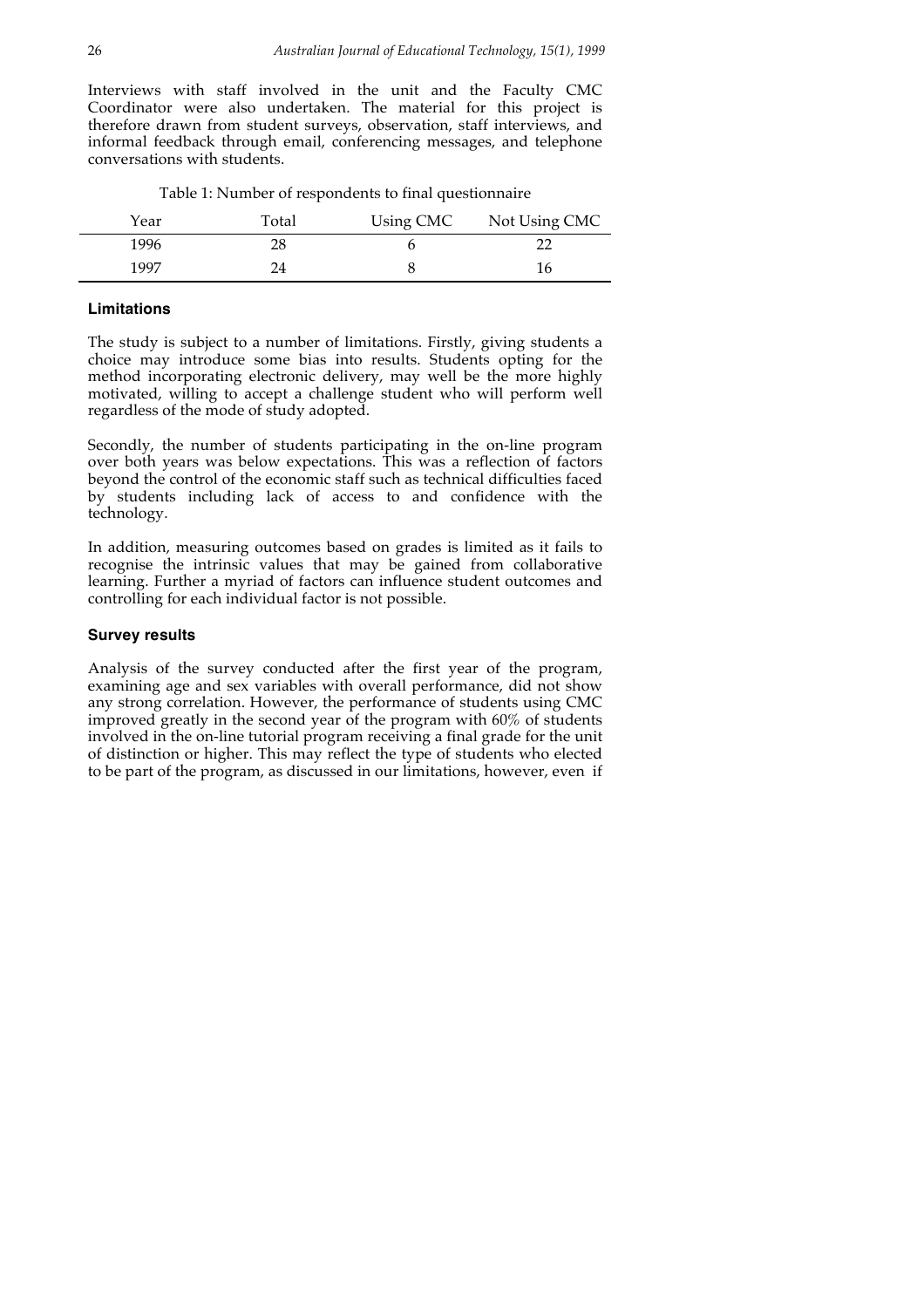this is the case, it suggests that an appropriate distance learning teaching strategy was provided for these students. Attitude towards economics did correlate with the grade achieved. Those holding a positive attitude, irrespective of study mode adopted, attained good grades.

Analysis of the usefulness of CMC, summarised in Table 2, highlighted the open access to the tutor/lecturer as the greatest potential benefit of the program. Prior to commencing the tutorial program in 1996, 61% of online respondents thought that easier access to staff and other students would be beneficial and improve their understanding of the material. At the end of the semester,  $83\%$  of respondents involved in the tutorial program claimed this a major benefit. Two-thirds of the respondents thought the feedback from group members and generally being part of a group was beneficial but only one third would argue strongly in favour of this aspect. Half the students were positive about the program overall, while about the same number focused on the extra work created.

|                                 | 1996 | 1997     |
|---------------------------------|------|----------|
| Access to Lecturer and Students | 83%  | $87.5\%$ |
| Group Membership                | 67%  | 62.5%    |
| Program Overall                 | 50%  | 75%      |

For those respondents engaged in CMC in the second year of the program, all felt part of a group and for approximately two-thirds,  $62.5\%$ , a social bond developed. For 87.5% easier access to staff and other students was important and helpful with their study, viewing the feedback received from the group as useful, although it did not necessarily mean that students kept up to date with their work. Three quarters of the respondents did not feel their workload had been increased, nor their flexibility reduced. The overall benefits of the program outweighed the costs for all participants.

For those respondents not adopting CMC in their mode of study in 1996, 40% felt it would be of great benefit in terms of contact with staff and students and also to facilitate their understanding of the economic content of the unit. Many however were undecided but only 7.3% indicated it would not be of any advantage. In the second year of the program, 94% of respondents not adopting CMC in their mode of study felt that access to a group of students would have been of assistance in their study but that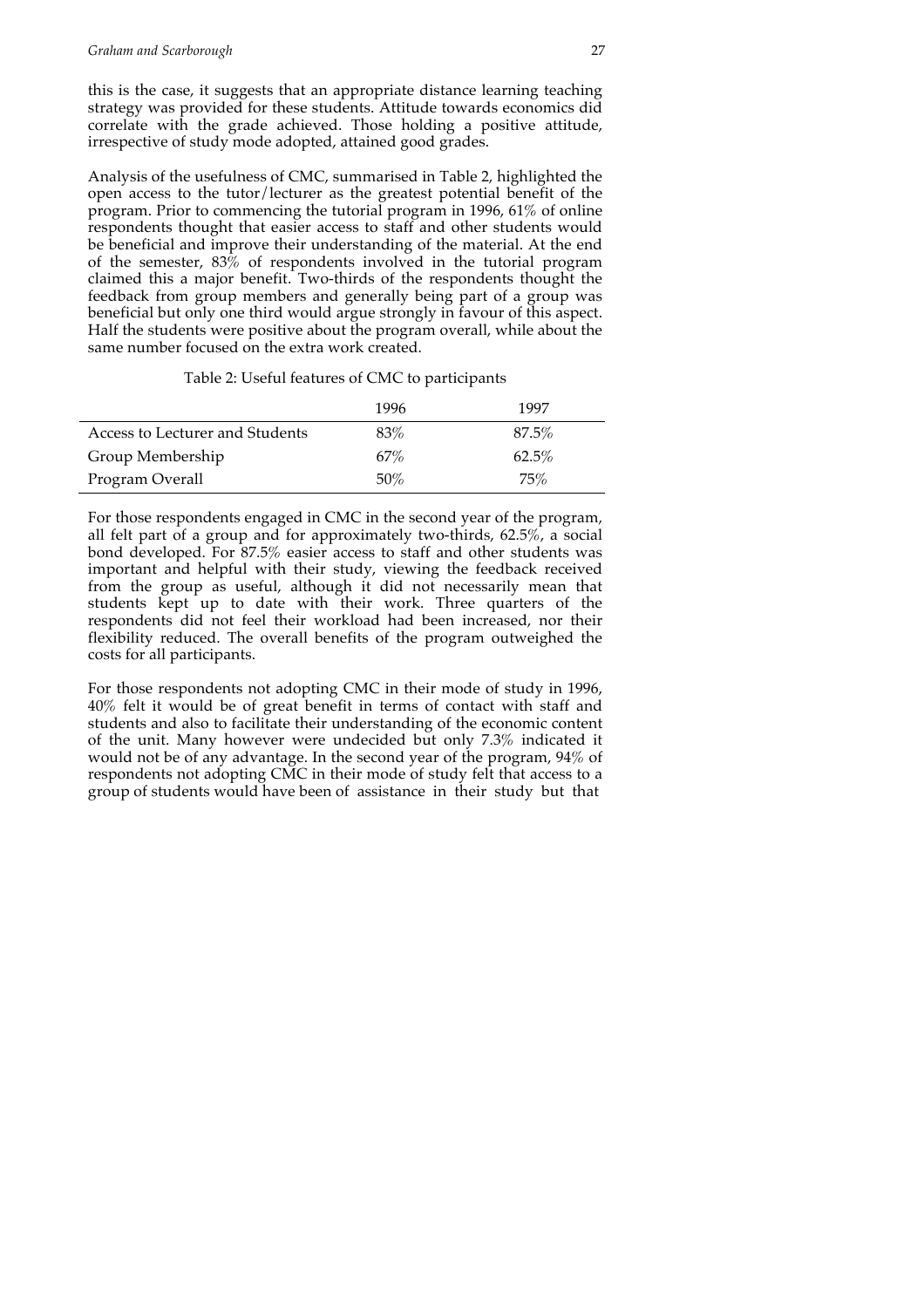this would have increased the workload for 81% and decreased the flexibility for 93%. Overall 81% of respondents not adopting CMC were satisfied studying as an off campus student, although almost one third did admit to not keeping up to date with their studies.

#### **Qualitative aspects**

Feedback from staff and students has highlighted the following factors as influencing the implementation of CMC:

#### *Isolation*

For those students connected electronically, access to staff and other students was perceived to be the greatest benefit.

I find writing out queries and receiving written answers preferable to phoning staff.

Participating fully in the tutorial exercises also enhanced many students' understanding of the topic. The ability to communicate with other students broke the isolation so often felt when studying off-campus.

Four of us were chatting simultaneously last night, and as we reside in different parts of the state and interstate, this must say something positive about the benefits of CMC.

Some respondents did admit they would have liked the ability to "chat" with other students and/or staff if they could do this without increasing their work load or losing their flexibility. This however would not involve the collaboration the system is trying to capture and thus is not supported as an alternative in this paper. One other respondent claimed that although it was a good idea to keep students on track and dedicate the correct amount of time to each topic, it would have been difficult to keep up.

#### *Access*

The greatest problem students faced was the difficulty experienced in accessing the system particularly in the initial year. Of the respondents using the system, 25% saw this as the major disadvantage associated with the program.

....system great benefit to off-campus students but access sometimes impossible.

Too much time was taken up trying to log on to the system.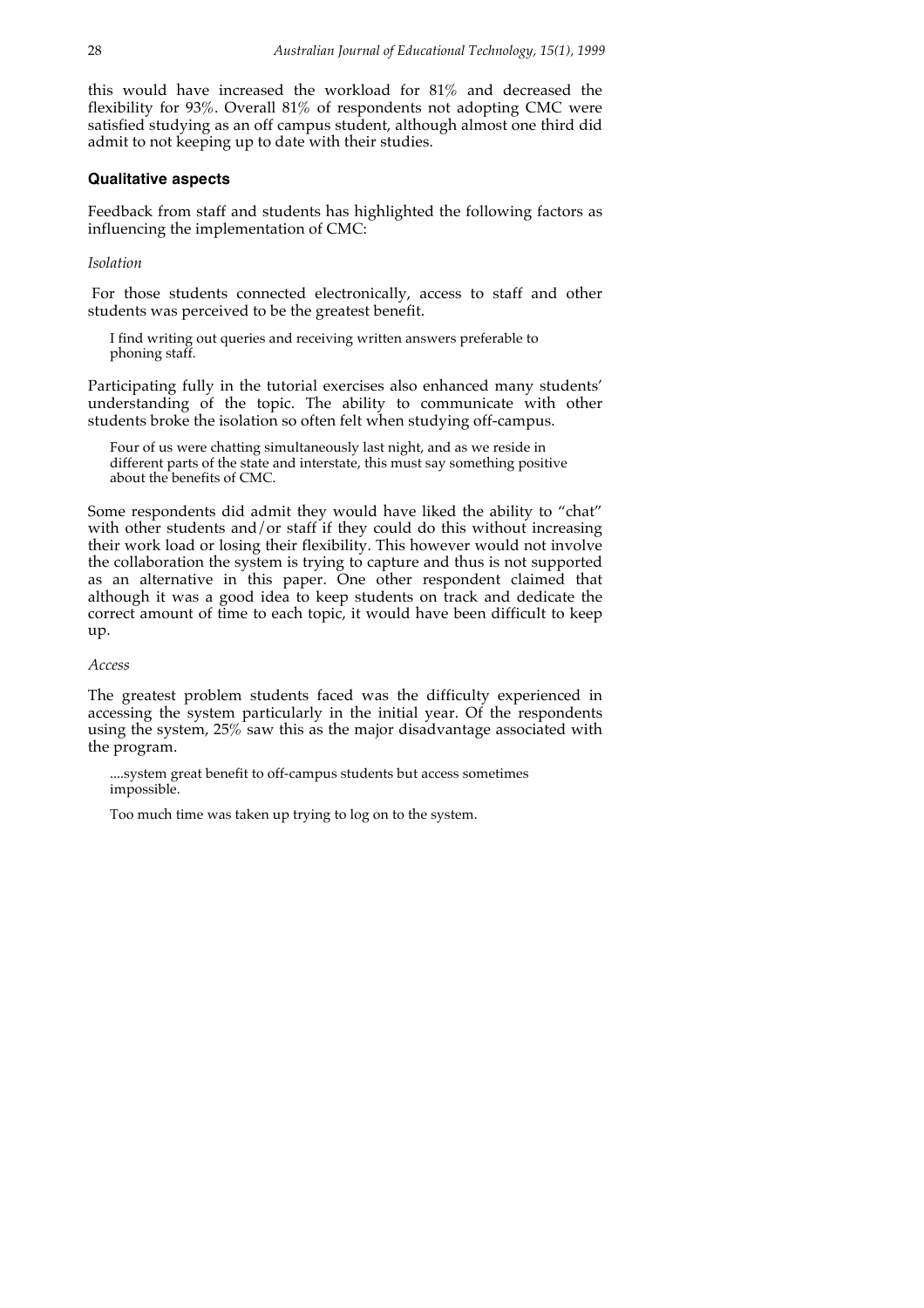This problem was addressed somewhat in the second year with students being encouraged to use external Internet service providers, although technical difficulties remained a handicap for some.

#### *Flexibility*

The need to keep up to date with the fortnightly tutorial exercises greatly reduced the flexibility many students expect from distance education. The off-campus mode of study may be a conscious selection to enable the student to work at his or her own pace and to work independently of others. On the other hand, some students lack the self discipline to work without the pressures of time and place. The asynchronous feature allows the learner more time to think about his/her contribution but by reducing the pressure to respond, it is easier for the student to drop out of the group. This did occur with some of the participants blaming difficulty in accessing the system while for others the combination of study, work and family commitments proved too much.

#### *Cost*

The uncertainty of the system particularly given the high costs involved in getting established was also an important consideration for many. In 1996, 29% claimed costs, either in terms of equipment or telephone charges, as the reason for non participation. The uncertainty of the possible benefits to be derived against the high costs was the deciding factor.

Group learning and group participation, whether online or face-to-face, are not automatic learning styles and while some groups worked very well and developed strong collaborative skills, others struggled. One participant in the tutorial program felt that the \$65.00 she spent on telephone calls over the semester to access the system was not excessive but she was disappointed with the participation and contribution of the other members of the group.

#### *Course content*

The most challenging issue is adapting of course content and pedagogy to encompass the use of CMC and capitalise on the potential benefits of collaborative learning. This has to be treated as an evolutionary process which is not fully achievable in one or two semesters. Limitations with the text based nature of computer conferencing constrain many of the activities associated with economic learning but the problem is not likely to remain for long. In addition the text formatting is very time consuming when collating answers and needs to be made simpler to avoid students having to put in so much time in the future.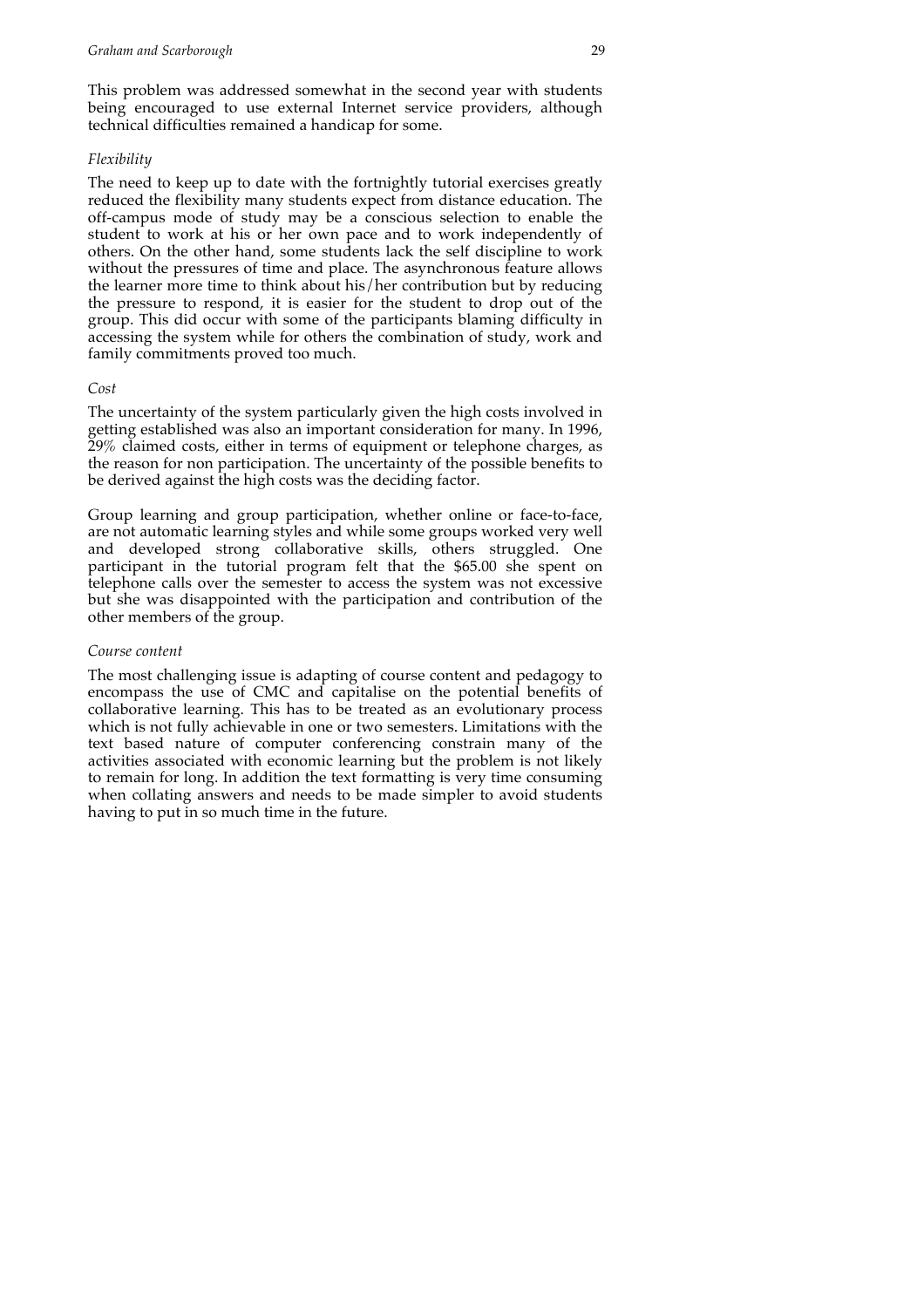The system also allows for the provision of up to date material and for distance education students this is an exciting development. Previously, printed materials required a lead time of at least six months. Now current articles can be scanned and posted to a bulletin board for discussion or links to appropriate web addresses incorporated at any time.

#### *Workload*

The issue of the workload involved with catering for the varied needs of each group of students has also arisen for staff, particularly during the transition stage when not all distance students are on-line. This has increased the management and co-ordination role of the unit with, for example, groups of students having part of their assessment in different forms. As a consequence, equity has also become a consideration in the setting of varied assessment.

The positive aspect for staff is the easier access and interaction with a larger number of students. The asynchronous feature allows individual students to be given assistance without detracting from the group activity. This was particularly useful around assignment time when some students had more questions and needed more clarification than others. Assignment work was a separate task to the group work completed through CMC.

CMC also provides time flexibility for staff. Most staff told students at the beginning of the semester when they would log-on to the system and the response rate to queries that they could expect. However, the nature of the discourse does allow the teacher time for considered responses which has probably improved the quality of the response. The downside to this experienced by many staff is the lack of typing skills and the frustration at having to type every interaction with these students.

Staff have also experienced a loss of control to the extent that technological problems have interfered with course delivery and the submission of assessment yet these difficulties are beyond the staff member's control.

#### *Professional development*

The professional development provided by the university with respect to the introduction of CMC has been haphazard and staff in economics have met informally but frequently to discuss issues as they arise. For example, the handling of the problem of lurkers, the timing of intervention in group discussion, and the size and formation of groups have been debated. These problems have been greatly helped by the appointment of a CMC Coordinator for the Faculty who has been based on the Warrnambool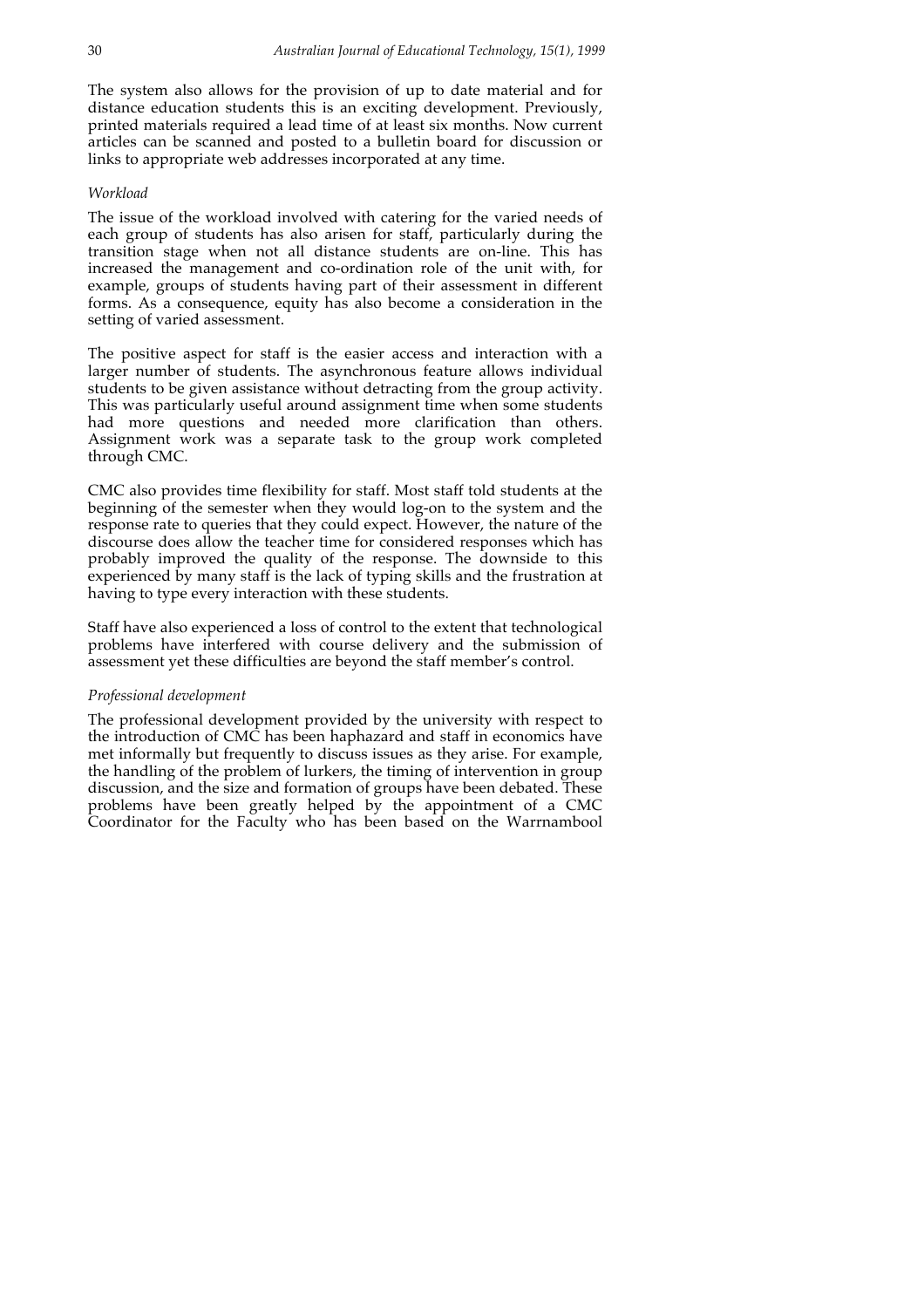campus. Staff have found the informal "corridor discussions" invaluable. Formal training has now been established in the Faculty and this should improve staff's understanding and appreciation of computer mediated communication and its application to the collaborative learning process.

### **Conclusion**

The development of CMC presents a challenging new stage in the provision of off campus material. Collaborative learning can be promoted as an outcome from using CMC. Much development in terms of group dynamics and presenting challenging material is still necessary, and although pioneering new fields is difficult for both staff and students, the potential in using CMC is felt to be unlimited. CMC is more than many other on-line developments, such as teaching on the world-wide web. The emphasis here is on interaction - group interaction - and learning as a result of the interaction. The task ahead is not easy - but when is a good educationally sound teaching project likely to be? The challenge is there it is up to teachers and students to take it up.

### **Acknowledgements**

The authors would like to thank fellow members of the School of Economics, Warrnambool campus, and Dr. R. Carr, School of Management Information Systems, for their helpful comments and assistance.

### **Bibliography**

- Bates, A.W. (1995). *Technology, Open Learning and Distance Education*, London: Routledge.
- Biggs, J.B. and Moore, P.J. (1994). *The Process of Learning*, Prentice Hall, Sydney, Australia.
- Candy, P.C., Crebert, G. and O'Leary, J. (1994). *Developing Lifelong Learners through Undergraduate Education,* Commissioned Report, National Board of Employment, Education and Training, No 28, Australian Government Publishing Service, Canberra.
- Cohen E.G. (1984). Talking and working together: Status, interaction and learning. In Peterson P.L., Wilkinson L.C. & Hallinan M. (eds), *The Social Context of Instruction*, Academic Press, New York.
- Coombs N. (1993). CMC: The Medium and the Message. Rochester Institute of Technology, *Electronic Journal of Communication*, Vol 3, No 2.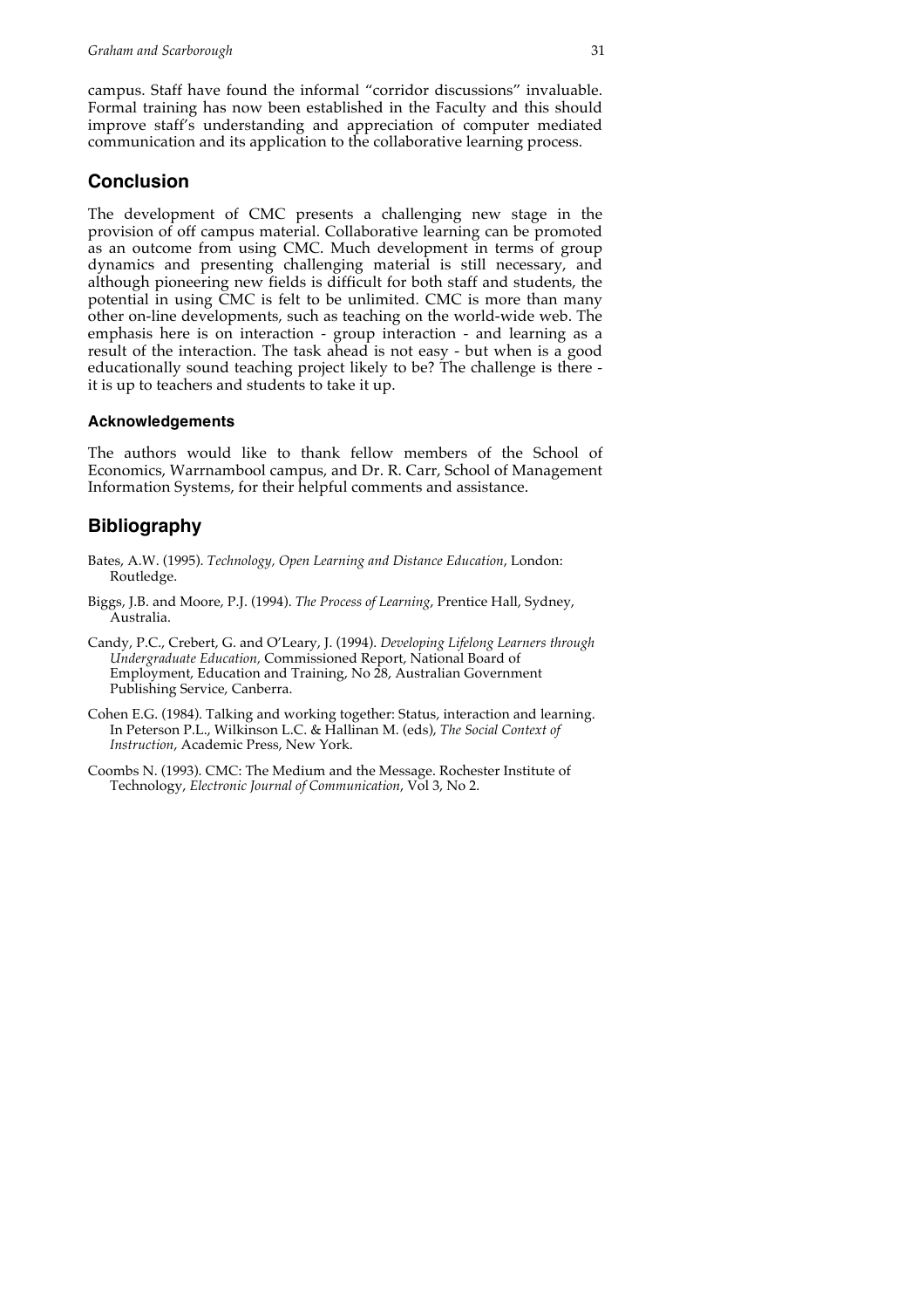- Goodwin, C., Graham, M., and Scarborough, H. (1999). Implementing computer mediated communication in an undergraduate course: A practical experience. Journal of Asynchronous Learning Networks, (JALN) http://www.aln.org/alnweb/journal/jaln.htm, forthcoming.
- Harasim L.(1990). Online Education: An Environment for Collaboration and Intellectual Amplification. In Harasim, L.(ed.), *Online Education, Perspectives on a New Environment,* Praeger, New York.
- Harasim L. (1991). Teaching by Computer Conferencing. In Miller, A.J. (ed), *Applications of Computer Conferencing to Teacher Education and Human Resource Development.* Proceedings from an International Symposium on Computer Conferencing at the Ohio State University, Colombus, Ohio, June.
- Harasim, L., Hiltz, S.R., Teles, L. and Turoff, M. (1995). *Learning Networks A Field Guide to Teaching and Learning Online,* The MIT Press, Cambridge.
- Kaye, A.R. (1992). Learning Together Apart. In Kaye, A.R. (ed), *Collaborative Learning Through Computer Conferencing,* The Najaden Papers, Springer-Verlag, New York.
- Kaye, A. (1989). Computer-Mediated Communication and Distance Education. In Mason, R. & Kaye, A. (ed), *Mindweave: Computer-Mediated Communication and Distance Education*, Pergamon, Oxford.
- Kerr, E. and Hiltz, S.R. (1982), *Computer-Mediated Communication Systems: Status and Evaluation,* Academic Press, New York.
- Kimber, D. (1996). Collaborative Learning in Management Education: Issues, benefits, problems and solutions: A literature review. *ultiBASE*.
- Kiesler, S. (1992). Talking, Teaching and Learning in Network Groups: Lessons from Research. In Kaye, A.R. (ed), *Collaborative Learning Through Computer Conferencing,* The Najaden Papers, Springer-Verlag, New York.
- Laurillard, D. (1993). *Rethinking University Teaching: A Framework for the Effective Use of Educational Technology*. Routledge, London
- Mason, R. (1994). *Using Communications Media in Open and Flexible Learning*. Open and Distance Learning Series, Kogan Page, London.
- Mason, R. and Kaye, T. (1990), Towards a New Paradigm for Distance Education. In Harasim L.(ed.), *Online Education, Perspectives on a New Environment*, Praeger, New York.
- Moore, M.G. (1991). Computer Conferencing in the Context of Theory and Practice of Distance Education. In Miller, A.J. (ed), *Applications of Computer Conferencing to Teacher Education and Human resource Development.* Proceedings from an International Symposium on Computer Conferencing at the Ohio State University, Colombus, Ohio, June.
- Morris, R. and Hayes, C. (1997). Small Group Work: Are group assignments a legitimate form of assessment? In Pospisil, R. and Willcoxson, L. (eds), *Learning*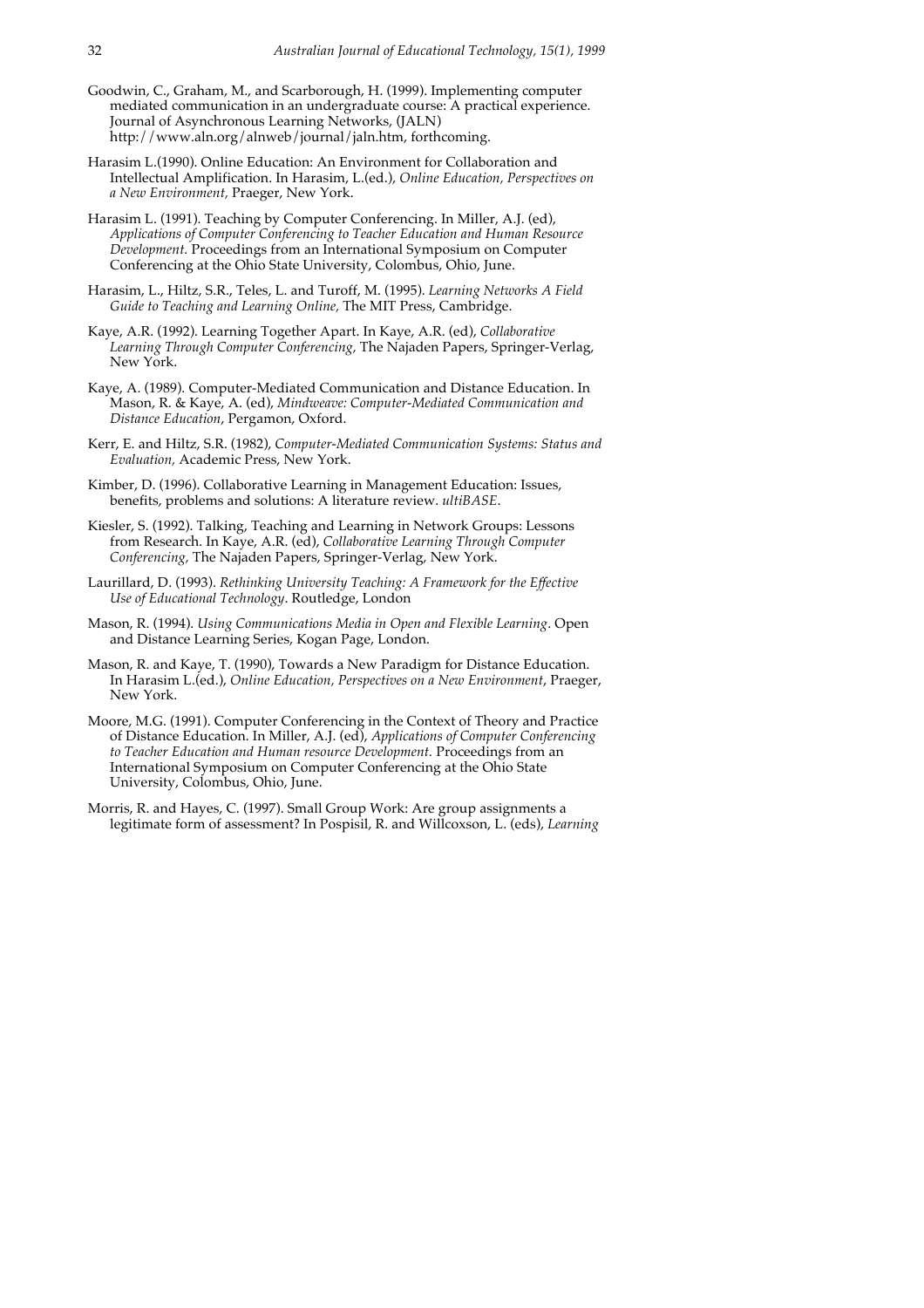*Through Teaching*, Proceedings of the 6th Annual Teaching Learning Forum, Murdoch University, Perth, pp229-233. http://ctl.curtin.edu.au/events/conferences/tlf/tlf1997/morris.html

- Soper, J.C. and Lynn, M.P. (1994). Should we mandate the teaching of economics? *The Journal Of Private Enterprise,* 10(1, Summer), 65-77.
- Torres, R.M., Budk,e W., Loyd, M., McCaslin N.L. and Miller, A.J. (1991). Examining Computer Conferencing as a Technique for Enhancing Personnel Development Activities. In Miller A.J. (ed), *Applications of Computer Conferencing to Teacher Education and Human Resource Development.* Proceedings from an International Symposium on Computer Conferencing at the Ohio State University, Colombus, Ohio, June.
- Waggoner, M. (1992). A case study approach to evaluation of computer conferencing. In Kaye, A.R. (ed), *Collaborative Learning Through Computer Conferencing,* The Najaden Papers, Springer-Verlag, New York
- Wells, R. (1993). *Computer-Mediated Communication for Distance Education: An International Review of Design, Teaching, and Institutional Issues*, Research Mongraphs No.6, American Center for the Study of Distance Education, College of Education, The Pennsylvania State University.
- Watts, M. and Lynch, G.J. (1989). The Principles Course Revisited. *American Economic Review: Proceedings*, 79(May), 236-241.

### **Appendix A**

### **1996 Background Questionnaire**

This questionnaire is divided into three sections please answer Section A and chose either Section B or C.

### **Section A: All participants to answer**

| 1. | Age |       |           |        |       | h     |
|----|-----|-------|-----------|--------|-------|-------|
|    |     | 17-19 | $20 - 29$ | 30-39  | 40-49 | $50+$ |
| 2. | Sex |       |           |        |       |       |
|    |     | Male  |           | Female |       |       |

**3.** Which one of these groups best describes the people living in your household.

| Single                           |   |
|----------------------------------|---|
| Couple (no children)             |   |
| Family (children under 15 years) | З |
| Family (Children over 15 years)  |   |
| Couple (children not at home)    |   |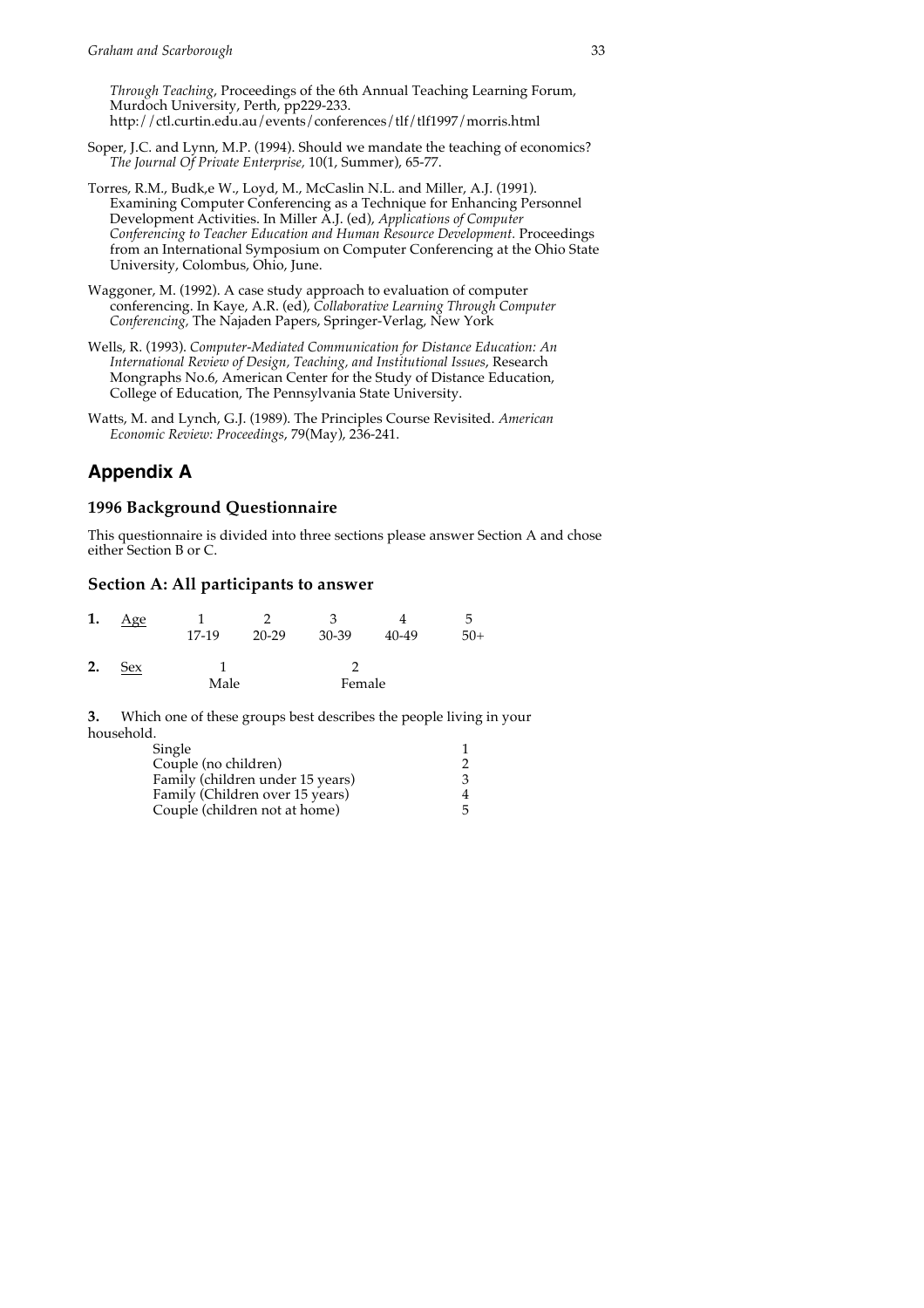| 4. | Which of the following groups best describes your occupation<br>Professional<br>Management Support<br>Trade<br><b>Home Duties</b><br>Full time student        | 1<br>$\frac{2}{3}$<br>$\overline{4}$<br>5            |
|----|---------------------------------------------------------------------------------------------------------------------------------------------------------------|------------------------------------------------------|
| 5. | Which of the following groups best describes your location.<br>Capital City<br>Provincial City (more than 20,000 people)<br>Country Town<br>Rural<br>Overseas | 1<br>$\overline{c}$<br>3<br>$\overline{4}$<br>5      |
| 6. | Education prior to enrolling at Deakin University<br>Secondary<br><b>TAFE</b><br>Other Post Secondary Diploma<br>Undergraduate Degree<br>Other                | 1<br>$\overline{c}$<br>3<br>$\overline{4}$<br>5      |
| 7. | Year of Enrolment at Deakin University<br>1996<br>1995<br>1994<br>1993<br>Pre 1993                                                                            | $\mathbf{1}$<br>$\frac{2}{3}$<br>$\overline{4}$<br>5 |
| 8. | How Many Subjects are you studying this semester?                                                                                                             | 1<br>$\frac{2}{3}$<br>$\overline{4}$                 |
| 9. | How Many Subjects did you Study last Semester?                                                                                                                |                                                      |

- **10.** What were your Grades in Subject 1 last semester? Please list the number  $N=1, P=2, C=3, D=4, HD=5$
- **11.** What were your Grades in Subject 2 last semester? Please list the number N=1,P=2,C=3,D=4,HD=5
- **12.** What were your Grades in Subject 3 last semester? Please list the number  $N=1, P=2, C=3, D=4, HD=5$
- **13.** What were your Grades in Subject 4 last semester? Please list the number N=1,P=2,C=3,D=4,HD=5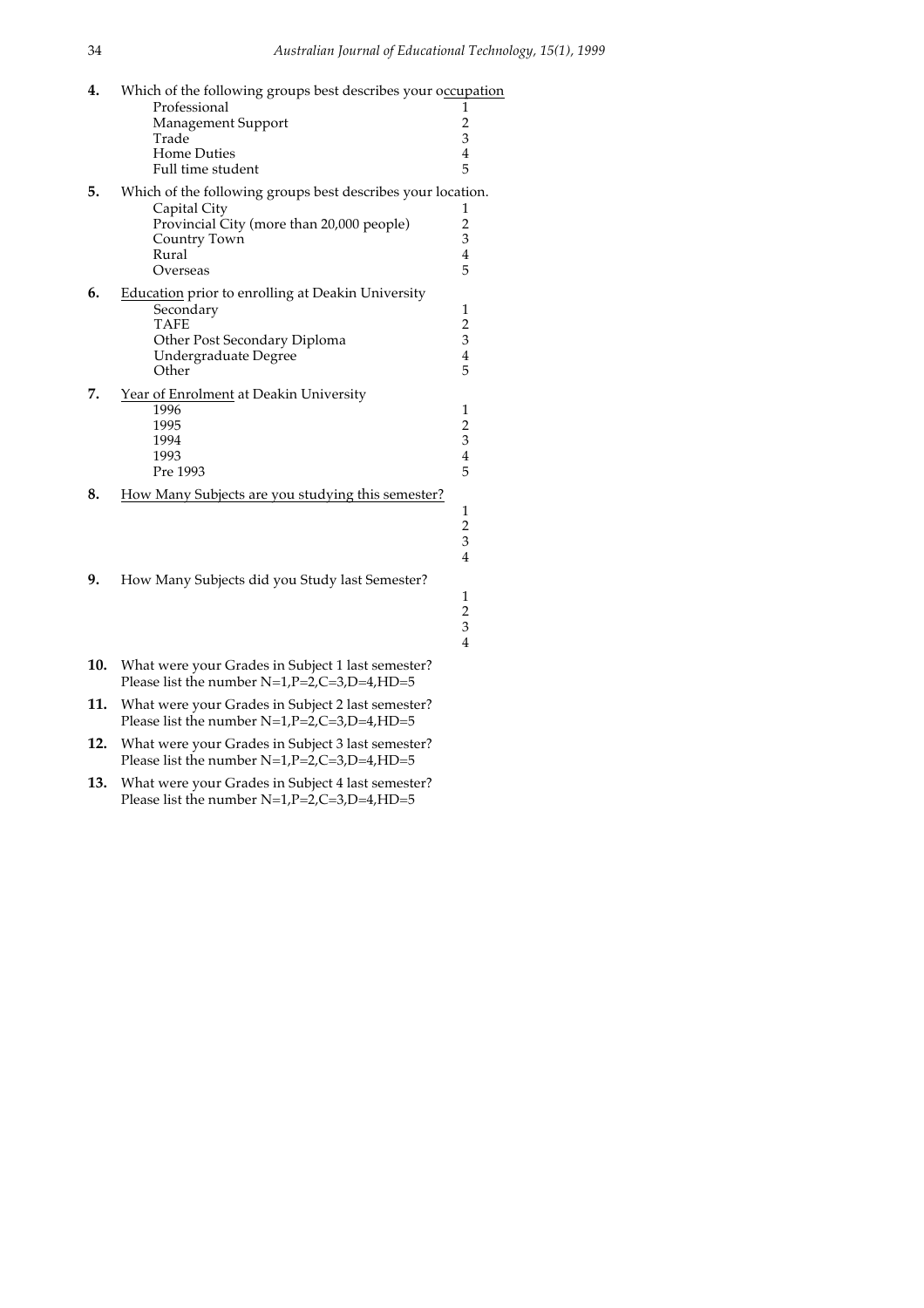#### **Section B: Answer if your are using First Class conferencing in MEE102**

(If you are not using First Class Conferencing in MEE 102 please go to Section C)

| 14. |          |                                                     | What other subjects are you studying using the Conferencing System? |                     |               |
|-----|----------|-----------------------------------------------------|---------------------------------------------------------------------|---------------------|---------------|
|     |          | MAA102 Accounting                                   |                                                                     | 1                   |               |
|     |          | MMM 132 Management<br>MSQ 171 Business Statistics   |                                                                     | 2<br>3              |               |
|     |          | None of the above                                   |                                                                     | 4                   |               |
|     |          |                                                     |                                                                     |                     |               |
|     |          |                                                     | 15. Do you know anyone outside your group doing MEE102?             |                     |               |
|     |          | Yes<br>$\overline{N}$                               |                                                                     | 1<br>$\mathfrak{D}$ |               |
|     |          |                                                     |                                                                     |                     |               |
|     |          |                                                     | 16. How many times do you use a computer each week                  |                     |               |
|     |          | Never                                               |                                                                     | 1                   |               |
|     |          | 1-5 times<br>6-10 times                             |                                                                     | $\overline{2}$<br>3 |               |
|     |          | More than 10 times                                  |                                                                     | 4                   |               |
|     |          |                                                     |                                                                     |                     |               |
| 17. |          | Rank the following statement                        |                                                                     |                     |               |
|     | 1        |                                                     | "I have a working knowledge of the basic programs on my computer"   |                     |               |
|     | Strongly | 2<br>Disagree                                       | 3<br>Undecided                                                      | 4<br>Agree          | 5<br>Strongly |
|     | Disagree |                                                     |                                                                     |                     | Agree         |
|     |          |                                                     |                                                                     |                     |               |
|     |          |                                                     | 18. In order to access Deakin Interchange have you;                 |                     |               |
|     |          |                                                     | purchased your own computer and modem                               | 1<br>$\overline{2}$ |               |
|     |          | used a computer at work<br>used a friend's computer |                                                                     | 3                   |               |
|     |          | other (please specify)                              |                                                                     | $\overline{4}$      |               |
|     |          |                                                     |                                                                     |                     |               |
|     |          |                                                     |                                                                     |                     |               |
|     |          |                                                     |                                                                     |                     |               |
|     |          |                                                     |                                                                     |                     |               |
| 19. |          |                                                     | If you purchased a computer what were your setting up expenses?     |                     |               |
|     |          | Less than $$1,000$<br>\$1000-1999                   |                                                                     | 1<br>$\overline{2}$ |               |
|     |          | \$2000-3999                                         |                                                                     | 3                   |               |
|     |          | \$4000-5999                                         |                                                                     | 4                   |               |
|     |          | Greater than \$5000                                 |                                                                     | 5                   |               |
| 20. |          |                                                     |                                                                     |                     |               |
|     |          | Yes                                                 | Did you have problems accessing First Class for MEE 102?            | 1                   |               |
|     |          | No                                                  |                                                                     | 2                   |               |
|     |          |                                                     |                                                                     |                     |               |
|     |          | If YES briefly state why.                           |                                                                     |                     |               |
|     |          |                                                     |                                                                     |                     |               |
|     |          |                                                     |                                                                     |                     |               |
|     |          |                                                     |                                                                     |                     |               |
|     |          |                                                     |                                                                     |                     |               |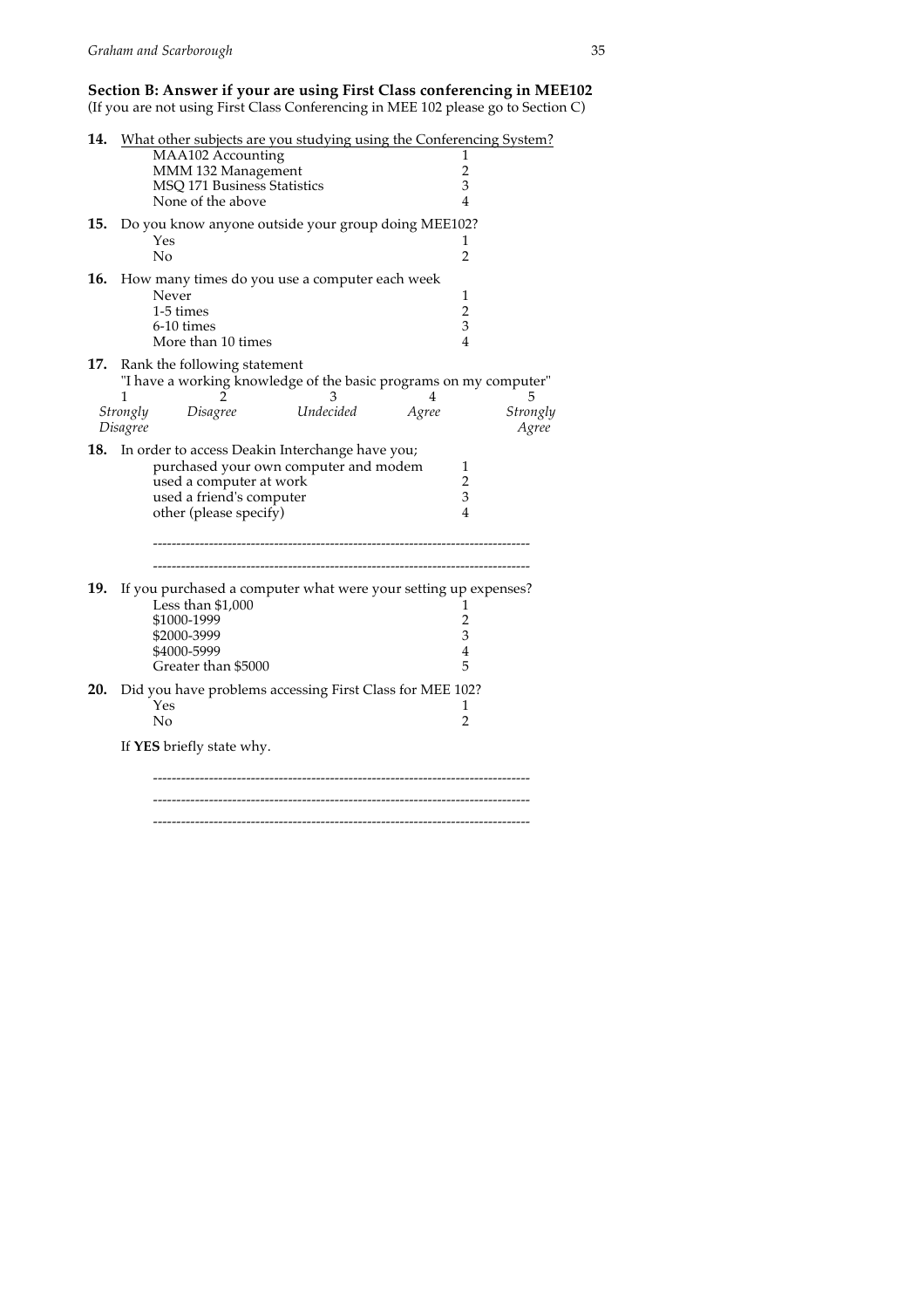| 21. |                      | If YES to Q.20 how much lapsed before the problem was sorted out.<br>Less than 1 day<br>1-7 Days<br>More than 1 week<br>Still not resolved |           | 2<br>3 |                   |
|-----|----------------------|--------------------------------------------------------------------------------------------------------------------------------------------|-----------|--------|-------------------|
|     |                      | Rank your answers to the following questions on a scale of 1 to 5                                                                          |           |        |                   |
|     | Strongly<br>Disagree | Disagree                                                                                                                                   | Undecided | Agree  | Strongly<br>Agree |
|     |                      | 22. I feel confident about using Interchange in my studies.                                                                                |           |        |                   |
|     | 1                    | $\mathfrak{D}$                                                                                                                             | 3         | 4      | 5                 |
| 23. |                      | The Faculty requirement regarding the use of Interchange in the Bachelor of<br>Commerce is reasonable.                                     |           |        |                   |
|     | 1                    | $\overline{2}$                                                                                                                             | 3         | 4      | 5                 |
| 24. |                      | Being able to contact other students via computer mediated communication<br>will be a useful facility.                                     |           |        |                   |
|     | 1                    | $\overline{2}$                                                                                                                             | 3         | 4      | 5                 |
| 25. |                      | Interchange will give me greater access to the teaching staff in MEE102.                                                                   |           |        |                   |
|     | 1                    | $\mathcal{P}$                                                                                                                              | З         | 4      | 5                 |
| 26. |                      | I have a general interest in economics.                                                                                                    |           |        |                   |
|     | 1                    | $\overline{2}$                                                                                                                             | 3         | 4      | 5                 |
| 27. | <b>MEE102.</b>       | Interchange will facilitate my understanding of the economic content of                                                                    |           |        |                   |
|     | 1                    | $\overline{2}$                                                                                                                             | 3         | 4      | 5                 |
| 28. |                      | Some student assessment based on the use of Interchange is acceptable.                                                                     |           |        |                   |
|     | 1                    | 2                                                                                                                                          | 3         | 4      | 5                 |

## **Other comments**

#### **Section C: Answer if you are not using First Class conferencing in MEE 102**

| <b>29.</b> Do you have access to a computer |  |
|---------------------------------------------|--|
| Yes                                         |  |
| Nο                                          |  |
| If $NO$ go to $O.31$                        |  |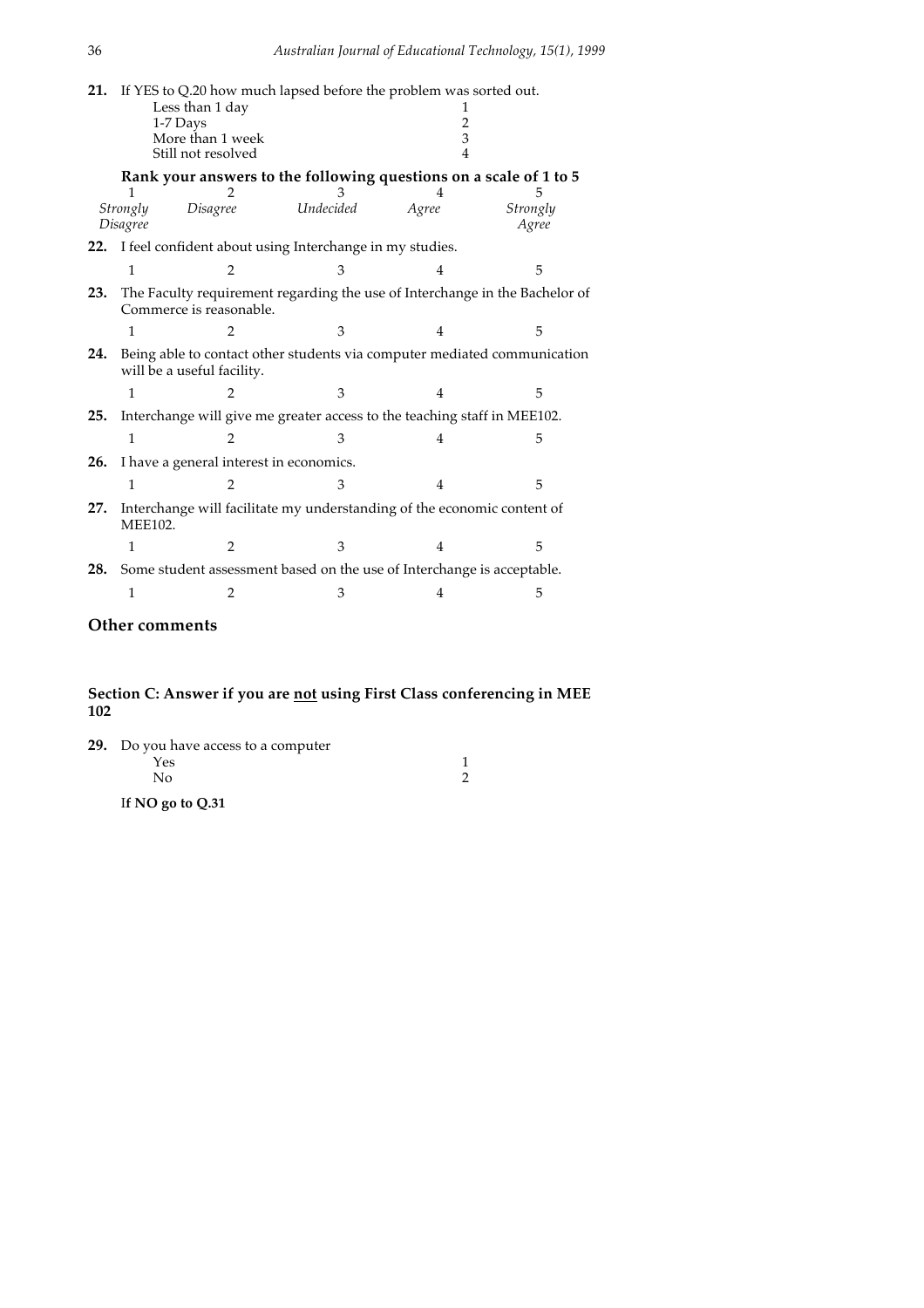| 30. |                      | How many times do you use a computer each week<br>Never<br>1-5 times<br>6-10 times<br>More than 10 times |           | 1<br>$\overline{2}$<br>3<br>$\overline{\mathcal{L}}$ |                   |
|-----|----------------------|----------------------------------------------------------------------------------------------------------|-----------|------------------------------------------------------|-------------------|
|     |                      | Rank your answers to the following questions on a scale of 1 to 5<br>2                                   |           | 4                                                    |                   |
|     | Strongly<br>Disagree | Disagree                                                                                                 | Undecided | Agree                                                | Strongly<br>Agree |
| 31. |                      | "I have a working knowledge of the basic programs on my computer"                                        |           | 4                                                    |                   |
| 32. | 1                    | The Faculty requirement regarding the use of Interchange in the Bachelor of<br>Commerce is reasonable.   | 3         | 4                                                    | 5                 |
| 33. |                      | Being able to contact other students via computer mediated communication<br>would be a useful facility.  |           |                                                      |                   |
| 34. | 1                    | 2<br>First Class would give me greater access to the teaching staff in MEE 102.                          | 3         | 4                                                    | 5                 |
|     | 1                    | 2                                                                                                        |           |                                                      | 5                 |
| 35. |                      | I have a general interest in economics.                                                                  |           | 4                                                    | 5                 |
| 36. |                      | Interchange may have facilitated my understanding of the economic                                        |           |                                                      |                   |
|     | 1                    | content of MEE 102.<br>っ                                                                                 | 3         | 4                                                    | 5                 |
| 37. | 1                    | Some student assessment based on the use of First Class is acceptable.<br>2                              |           | 4                                                    | 5                 |
| 38. |                      | Why did you elect not to use Interchange in your study of MEE102?                                        |           |                                                      |                   |
|     |                      | OTHER COMMENTS                                                                                           |           |                                                      |                   |

Thank you for participating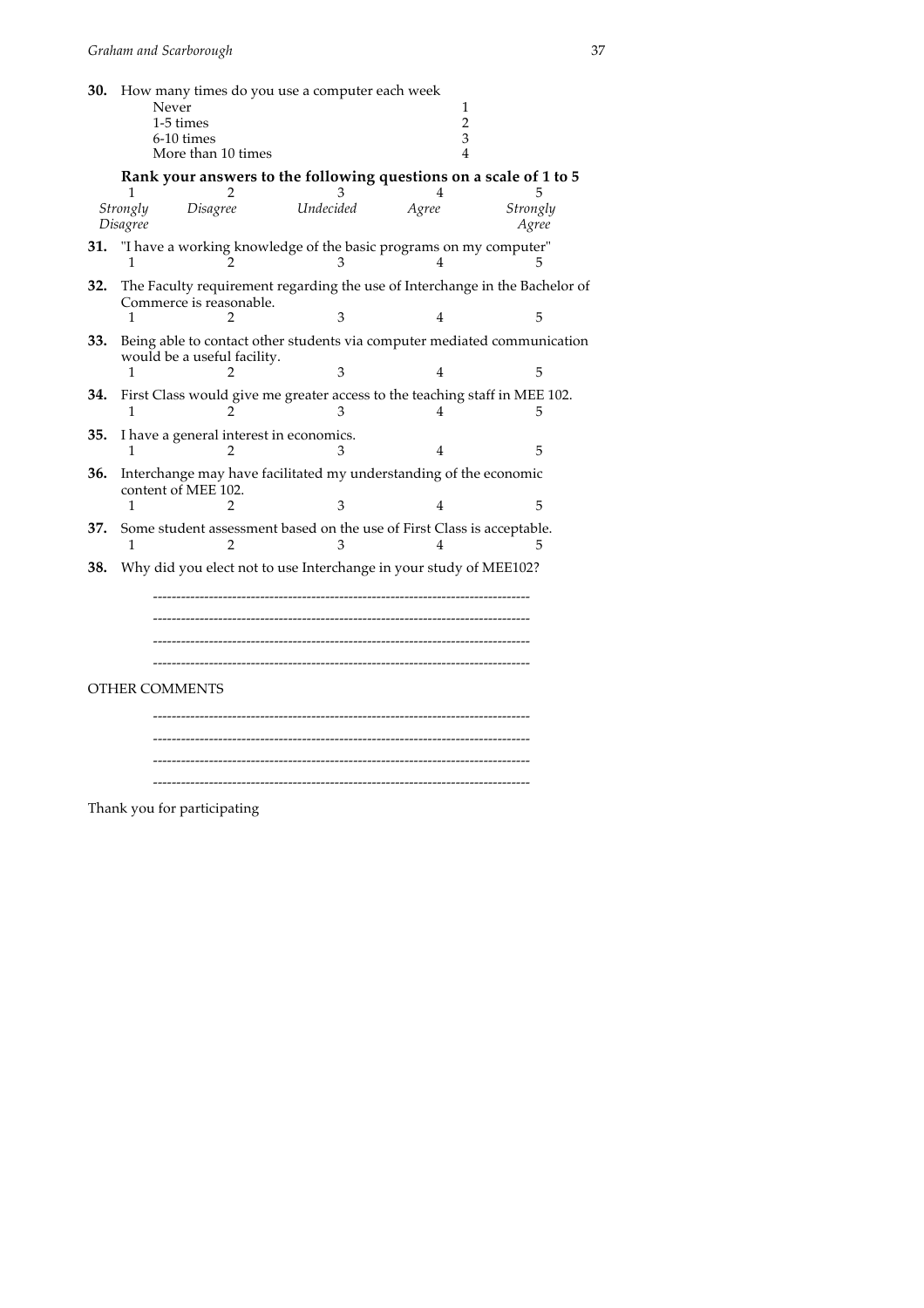### **Questionnaire 2 1996: Online participants**

- **1.** How many hours a week did you spend using First Class for MEE 102 1. less than 5 hours
	- 1. less than 5 hours<br>2. 6-8 hours
	- 2. 6-8 hours<br>3. 9-10 hour
	- 3. 9-10 hours
	- More than 10 hours
- **2.** How many hours a week did you spend using First Class other than for MEE102
	- 1. less than 5 hours<br>2. 6-8 hours
	- 2. 6-8 hours<br>3. 9-10 hours
	- 3. 9-10 hours More than 10 hours
- **3.** How many tutorial exercises did you contribute to in MEE 102
	-
	- 1. None<br>2. 1 to 2
	- 2. 1 to 2<br>3. 3 to 4 3. 3 to4
	- 4. All
- **4.** How many discussions, on average, did you have with your MEE102 tutorial group each week?
	- 1 none<br>2. one
	- 2. one<br>3. two
	- 3. two to three<br>4. four to five
	- four to five
	- 5. more than five

### **Rank your answers to the following questions on a scale of 1 to 5**

|          |                 |                                            | Rail your allowers to the following questions on a scale of 1 to 5 |       |                                                                               |
|----------|-----------------|--------------------------------------------|--------------------------------------------------------------------|-------|-------------------------------------------------------------------------------|
|          |                 |                                            |                                                                    |       |                                                                               |
|          | Strongly        | Disagree                                   | Undecided                                                          | Agree | <b>Strongly</b>                                                               |
|          | Disagree        |                                            |                                                                    |       | Agree                                                                         |
| 5.       |                 |                                            | I was happy about the tutorial group to which I was assigned.      |       |                                                                               |
|          |                 |                                            |                                                                    |       | 5                                                                             |
| 6.<br>my | tutorial group. |                                            |                                                                    |       | I was keen to log on and interested to read messages left by other members of |
|          |                 |                                            |                                                                    | 4     | 5                                                                             |
| 7.       |                 | I missed out if I didn't log on regularly. |                                                                    | 4     | 5                                                                             |
| 8.       |                 | First Class system.                        | I had a negative approach to group work before I began using the   |       | 5                                                                             |
|          |                 |                                            |                                                                    |       |                                                                               |
| 9.       |                 |                                            |                                                                    |       | I found my attitude to group work changed after using the First Class system. |
|          |                 |                                            |                                                                    |       | ۰,                                                                            |
| 10.      |                 |                                            | My confidence to contribute to the group increased over time.      |       |                                                                               |
|          |                 |                                            |                                                                    |       | 5                                                                             |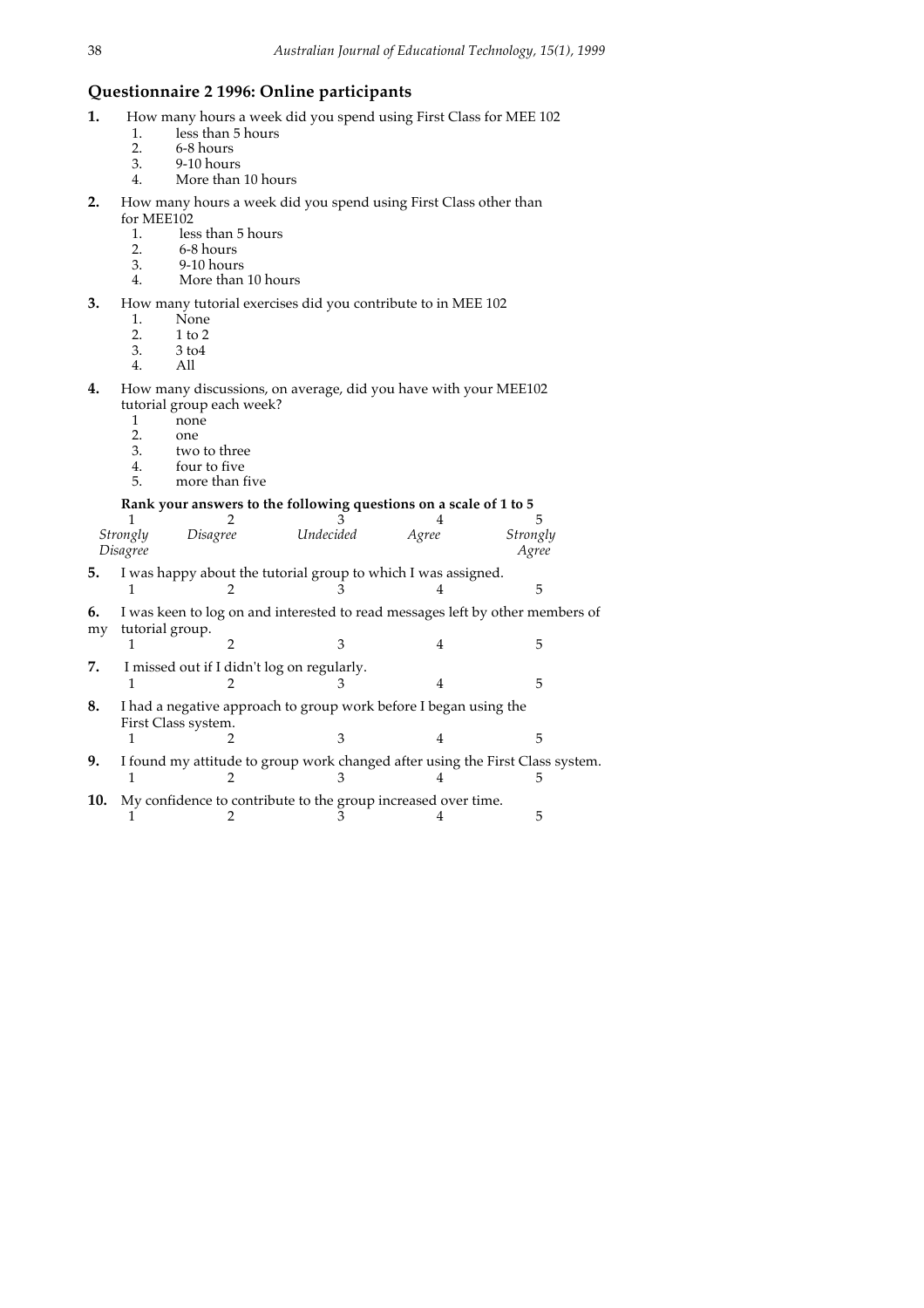|                                         |                        |                                                                                                                     | 5                                                                                                                                                                                                                                                                                                                                                                                                                                                                                                                                                                                                                                                                                                                                                                                                                                                                                                                             |
|-----------------------------------------|------------------------|---------------------------------------------------------------------------------------------------------------------|-------------------------------------------------------------------------------------------------------------------------------------------------------------------------------------------------------------------------------------------------------------------------------------------------------------------------------------------------------------------------------------------------------------------------------------------------------------------------------------------------------------------------------------------------------------------------------------------------------------------------------------------------------------------------------------------------------------------------------------------------------------------------------------------------------------------------------------------------------------------------------------------------------------------------------|
|                                         |                        |                                                                                                                     | 5                                                                                                                                                                                                                                                                                                                                                                                                                                                                                                                                                                                                                                                                                                                                                                                                                                                                                                                             |
|                                         | 3                      | 4                                                                                                                   | 5                                                                                                                                                                                                                                                                                                                                                                                                                                                                                                                                                                                                                                                                                                                                                                                                                                                                                                                             |
| 2                                       | З                      |                                                                                                                     | 5.                                                                                                                                                                                                                                                                                                                                                                                                                                                                                                                                                                                                                                                                                                                                                                                                                                                                                                                            |
| 1                                       |                        | 4                                                                                                                   | 5                                                                                                                                                                                                                                                                                                                                                                                                                                                                                                                                                                                                                                                                                                                                                                                                                                                                                                                             |
| tutorial program.<br>1                  |                        |                                                                                                                     | 5                                                                                                                                                                                                                                                                                                                                                                                                                                                                                                                                                                                                                                                                                                                                                                                                                                                                                                                             |
| ability to learn and                    |                        |                                                                                                                     |                                                                                                                                                                                                                                                                                                                                                                                                                                                                                                                                                                                                                                                                                                                                                                                                                                                                                                                               |
|                                         |                        | 4                                                                                                                   | 5                                                                                                                                                                                                                                                                                                                                                                                                                                                                                                                                                                                                                                                                                                                                                                                                                                                                                                                             |
| 1                                       | 3                      | 4                                                                                                                   | 5                                                                                                                                                                                                                                                                                                                                                                                                                                                                                                                                                                                                                                                                                                                                                                                                                                                                                                                             |
| workload in MEE 102.                    |                        |                                                                                                                     |                                                                                                                                                                                                                                                                                                                                                                                                                                                                                                                                                                                                                                                                                                                                                                                                                                                                                                                               |
| 1<br>2                                  |                        |                                                                                                                     | 5                                                                                                                                                                                                                                                                                                                                                                                                                                                                                                                                                                                                                                                                                                                                                                                                                                                                                                                             |
| 1                                       |                        | 4                                                                                                                   | 5                                                                                                                                                                                                                                                                                                                                                                                                                                                                                                                                                                                                                                                                                                                                                                                                                                                                                                                             |
| 1<br>2                                  |                        | 4                                                                                                                   | 5                                                                                                                                                                                                                                                                                                                                                                                                                                                                                                                                                                                                                                                                                                                                                                                                                                                                                                                             |
|                                         |                        |                                                                                                                     |                                                                                                                                                                                                                                                                                                                                                                                                                                                                                                                                                                                                                                                                                                                                                                                                                                                                                                                               |
| 1<br>2                                  | 3                      | 4                                                                                                                   | 5                                                                                                                                                                                                                                                                                                                                                                                                                                                                                                                                                                                                                                                                                                                                                                                                                                                                                                                             |
| 1                                       |                        | 4                                                                                                                   | 5                                                                                                                                                                                                                                                                                                                                                                                                                                                                                                                                                                                                                                                                                                                                                                                                                                                                                                                             |
|                                         |                        |                                                                                                                     |                                                                                                                                                                                                                                                                                                                                                                                                                                                                                                                                                                                                                                                                                                                                                                                                                                                                                                                               |
| economic units using this facility<br>1 | 3                      | 4                                                                                                                   | 5                                                                                                                                                                                                                                                                                                                                                                                                                                                                                                                                                                                                                                                                                                                                                                                                                                                                                                                             |
|                                         | mediated communication | I felt part of my tutorial group<br>3<br>with my study in MEE 102<br>3<br>economics at second and third year levels | I could make suggestions to my tutorial group<br>I was happy to wait for someone else to initiate discussion<br>I developed a social bond with other members of my tutorial group<br>I received positive feedback from my tutorial group<br>I found economics interesting after participating in the First Class<br>4<br>The tutorial program in First Class had a positive impact on my<br>understand economics.<br>The fortnightly tutorial program encouraged me to keep up to date<br>The fortnightly tutorial program unnecessarily increased my<br>The electronic tutorial program encroached on the amount of time<br>I had to spend on studying other aspects of MEE 102<br>I found First Class encouraged group learning<br>First Class increased my confidence in the use of computer<br>My experience with MEE 102 would encourage me to study<br>My experience with First Class would encourage me to study other |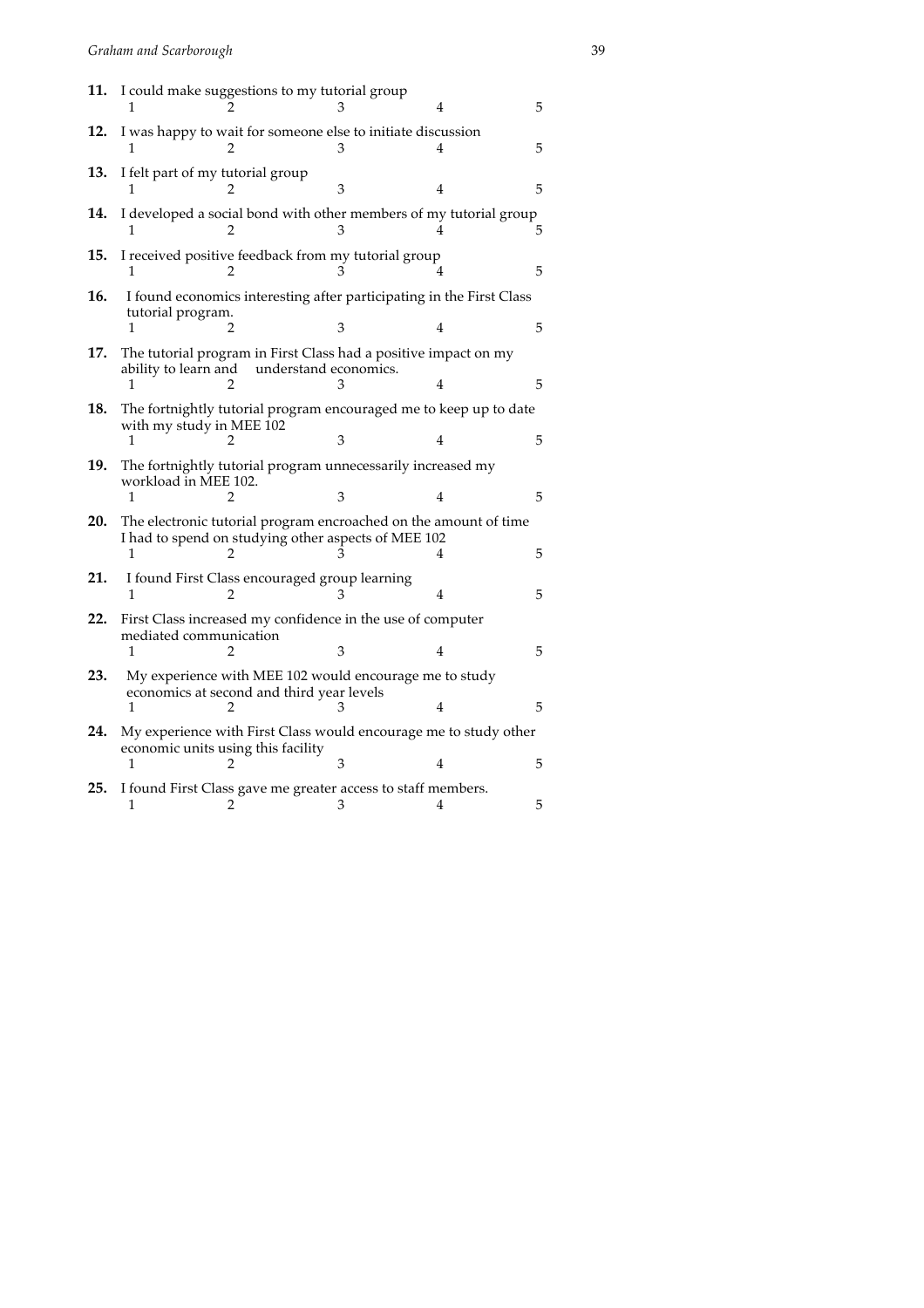| 26. |                                             |                                                                             | My tutor gave regular feedback on my work.<br>З                                    | 4              | 5 |
|-----|---------------------------------------------|-----------------------------------------------------------------------------|------------------------------------------------------------------------------------|----------------|---|
| 27. |                                             | I could ask my tutor questions                                              | 3                                                                                  | 4              | 5 |
| 28. |                                             |                                                                             | My tutor encouraged participation amongst group members<br>З                       | 4              | 5 |
| 29. | 1                                           | 2                                                                           | I have found it difficult to log on when I wanted to access I tutorial group.<br>З | 4              |   |
| 30. |                                             |                                                                             | Problems with logging on have impacted on my study time on a regular basis<br>3    |                |   |
| 31. | 1                                           | 2                                                                           | I have had recurring technical problems with the use of First Class<br>3           | 4              | 5 |
| 32. | 1                                           | was satisfactory.<br>$\overline{2}$                                         | The service offered by Information Technology Services (ITS)<br>3                  | $\overline{4}$ | 5 |
| 33. | 1.<br>2.<br>3.<br>4.<br>5.                  | less than \$50<br>\$51-\$100<br>\$101-150<br>\$151-\$200<br>More than \$200 | What was your estimated running cost of using First Class this semester            |                |   |
|     | this semester<br>1.<br>2.<br>3.<br>4.<br>5. | None<br>1-5 times<br>6-10 times<br>$11-20$ times<br>More than 20 times      | 34. How many times did you have to contact ITS with technical problems             |                |   |
|     | Comments                                    |                                                                             |                                                                                    |                |   |

--------------------------------------------------------------------------------- ---------------------------------------------------------------------------------

Thank you for participating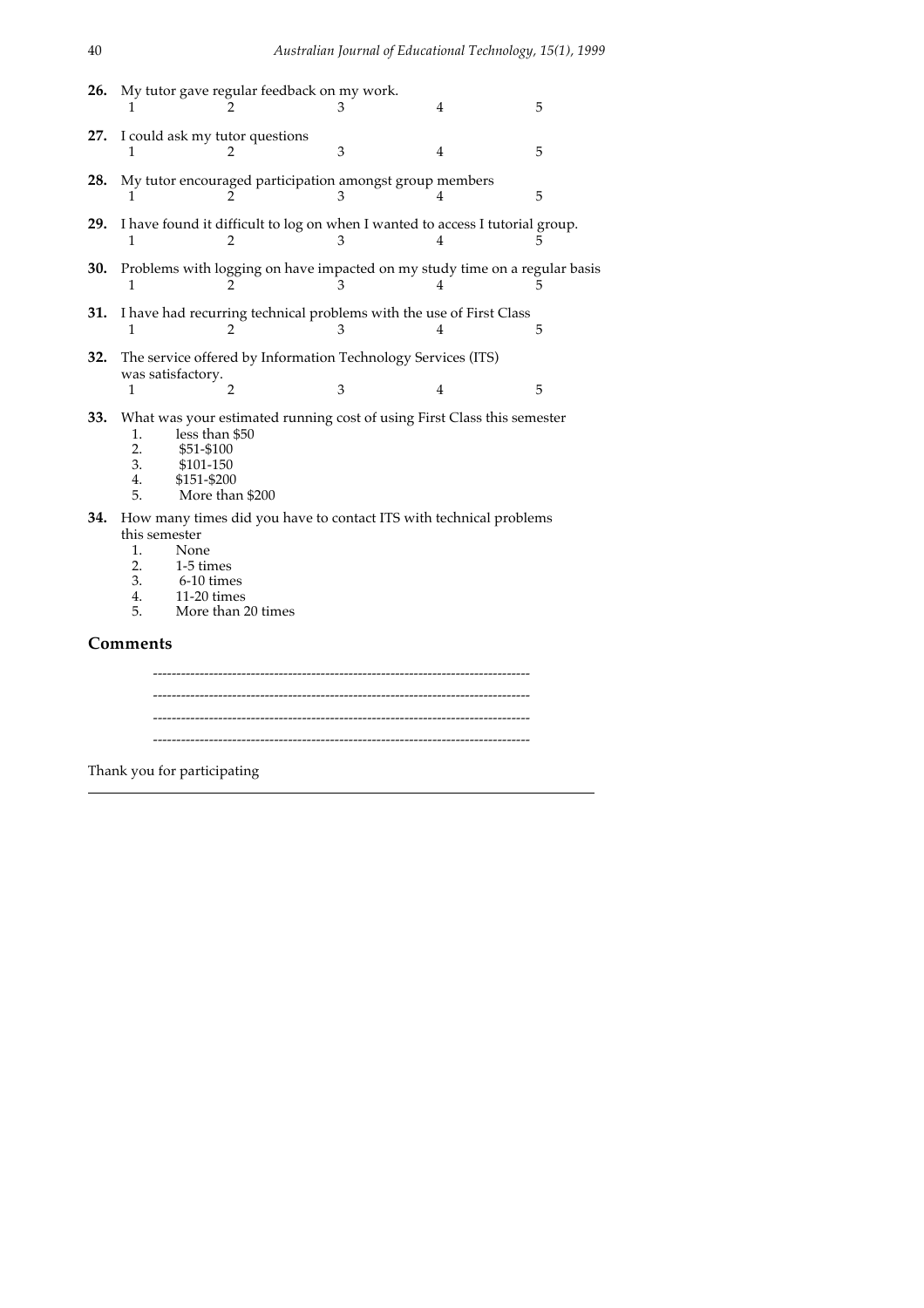### **Questionnaire 2 1996: Non participants**

- **1.** How many hours a week did you spend studying MEE102<br>1. less than 5 hours
	- 1. less than 5 hours<br>2. 6-8 hours
	- 2. 6-8 hours<br>3. 9-10 hours
	- 3. 9-10 hours More than 10 hours
- **2.** Did you have contact with other students studying MEE 102
	-
	- 1. Yes<br>2. No N<sub>o</sub>
- **3.** If YES to 2 how frequent was this contact?
	- 1. 1-2 times during the semester<br>2. 3-4 times during the semester
	- 2. 3-4 times during the semester
	- 3. Regularly each week
- **4.** How frequently did you contact your lecturer by telephone or conventional mail?<br>1. Never
	- 1. Never<br>2. Once
	- 2. Once<br>3. 2 3 t
	- 3. 2 3 times 4. More than 3 times
- **5.** How many assignments did you submit?<br>1. None
	- $\overline{1}^{\text{None}}$
	-
	- $\begin{matrix} 2. & 1 \\ 3. & 2 \end{matrix}$
	- $\begin{matrix} 3. & 2 \\ 4. & 3 \end{matrix}$ 4.
- **6.** How many self review exercises from the MEE 102 study guide did you complete?
	- 1. None<br>2. 1 to 3
	- 2. 1 to 3<br>3. 4-8
	- 3.  $4-8$ <br>4.  $9-12$
	- 4. 9-12
- **7.** Did you use study materials other than those prescribed for MEE 102? 1. Yes<br>2. No
	- 2. No

### **Rank your answers to the following questions on a scale of 1 to 5**

| Strongly<br>Disagree | Disagree | Undecided | Agree | Strongly<br>Agree |
|----------------------|----------|-----------|-------|-------------------|
|                      |          |           |       |                   |

**8.** I found the economic content of MEE 102 interesting. 1 2 3 4 5

**9.** My experience with MEE 102 would encourage me to undertake further studies in economics.

1 2 3 4 5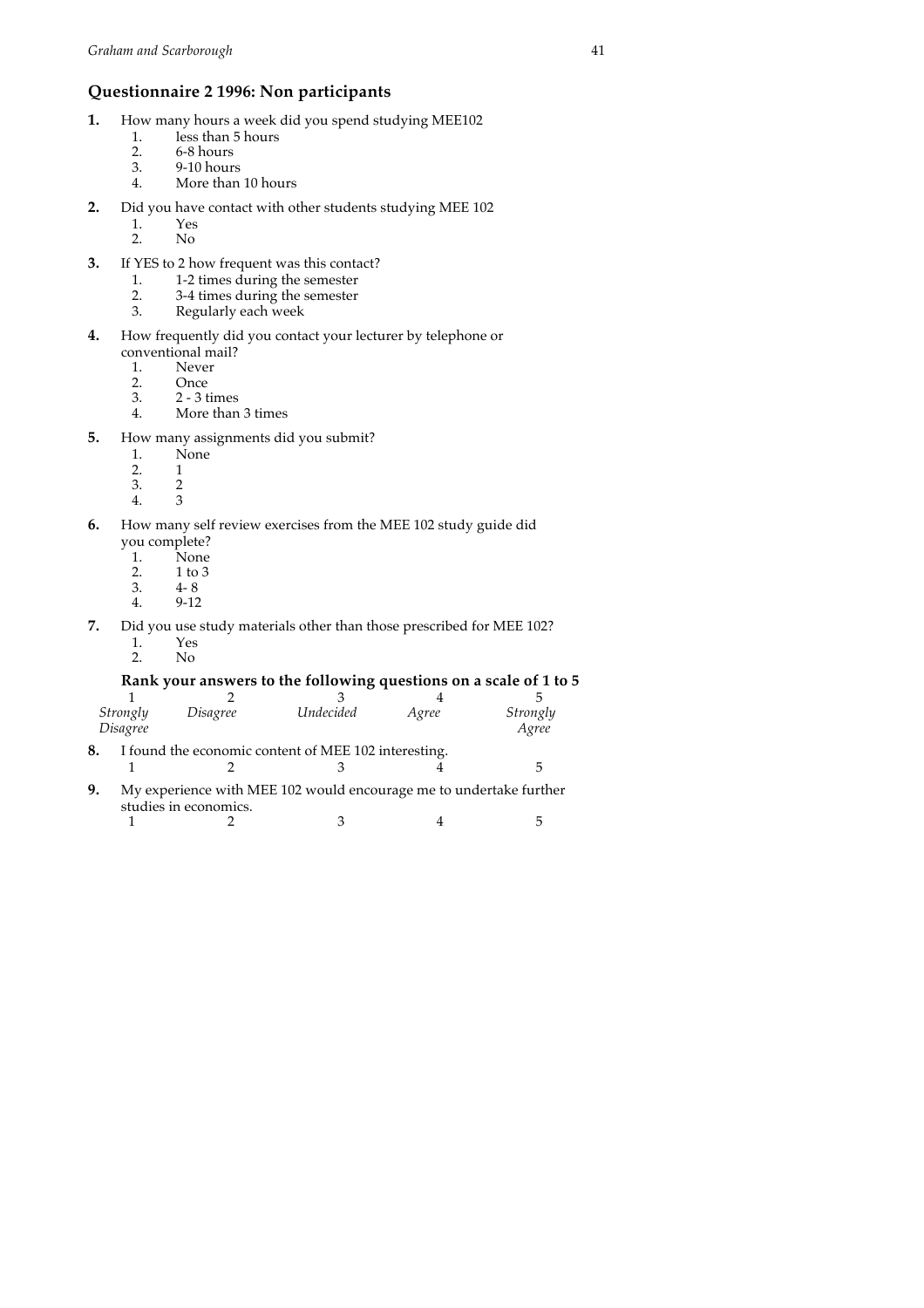| 10. | I received adequate feedback on my assignments                                                              |   | 4              | 5 |
|-----|-------------------------------------------------------------------------------------------------------------|---|----------------|---|
| 11. | I could ring my lecturer and seek help if required<br>1<br>$\mathcal{P}$                                    | 3 | 4              | 5 |
| 12. | I found it difficult to gain access to teaching staff members<br>1                                          | 3 | 4              | 5 |
| 13. | I was happy studying MEE 102 on my own<br>1                                                                 |   | 4              | 5 |
| 14. | I preferred working at my own pace<br>2                                                                     | 3 | 4              | 5 |
| 15. | I found it difficult to keep up to date with my studies<br>1<br>2                                           |   | 4              | 5 |
| 16. | I found it difficult not having other student to discuss problems with<br>1<br>2                            | 3 | 4              | 5 |
| 17. | Access to a group of students studying MEE 102 would have been<br>of assistance in my study<br>1            | 3 | $\overline{4}$ | 5 |
| 18. | I would have liked to have participated in group work<br>2<br>1                                             | 3 | 4              | 5 |
| 19. | A fortnightly tutorial program would have helped me keep up to<br>date in MEE 102<br>1<br>2                 | 3 | 4              | 5 |
| 20. | A fortnightly tutorial program would have unnecessarily increased<br>the workload in this subject<br>1<br>2 | 3 | 4              | 5 |
|     | Comments                                                                                                    |   |                |   |
|     | Thank you for participating                                                                                 |   |                |   |
|     |                                                                                                             |   |                |   |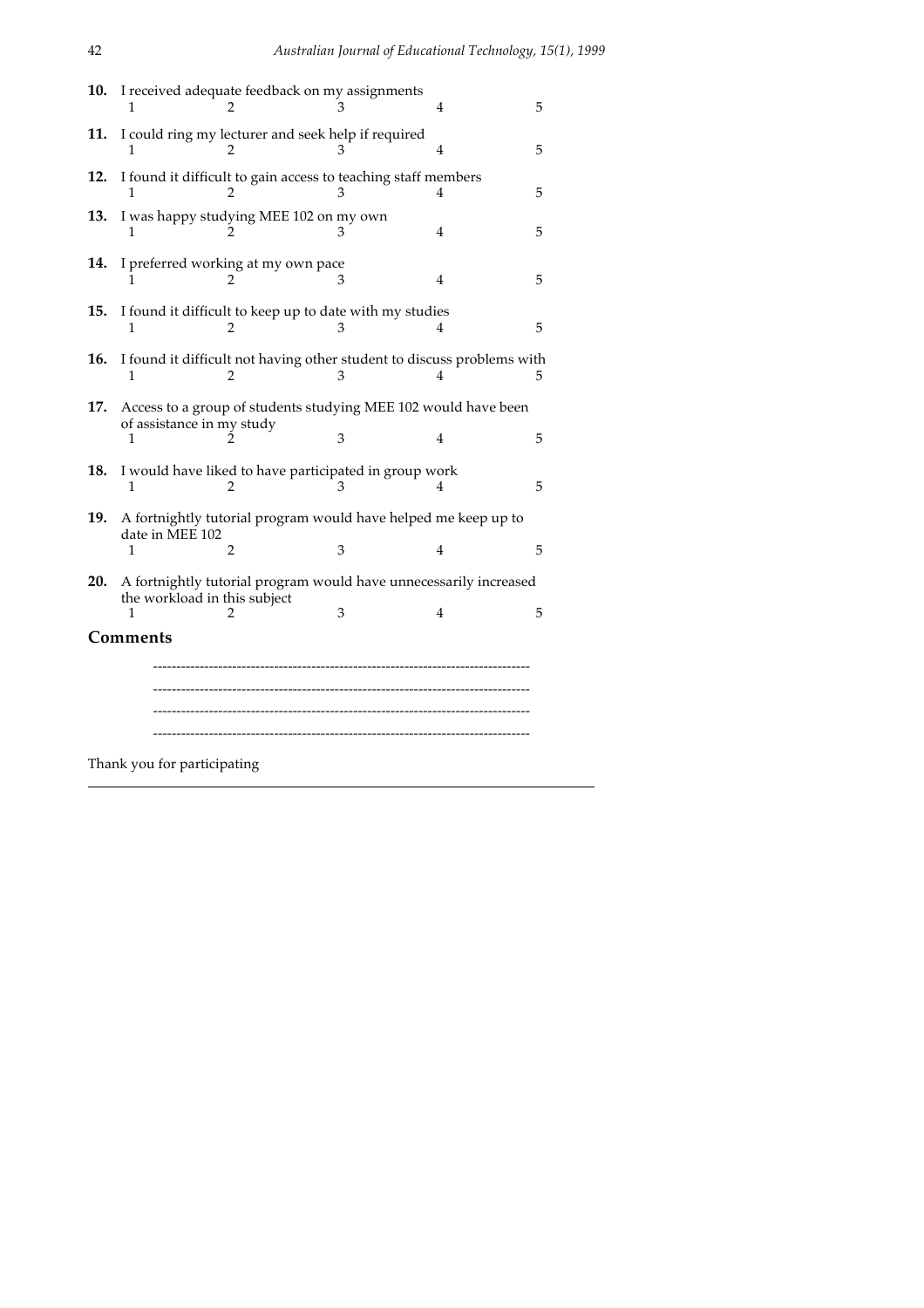# **1997 Questionnaire for online participants**

Please indicate the most appropriate response in the space provided.

| 1. | Age         | 17-19              | 22-29                            | 30-39                                                          | 40-49          | $55+$ |                                                                    |
|----|-------------|--------------------|----------------------------------|----------------------------------------------------------------|----------------|-------|--------------------------------------------------------------------|
|    |             | 1                  | $\overline{2}$                   | 3                                                              | 4              | 5     | Answer                                                             |
| 2. | Sex         | Male               |                                  |                                                                | 1              |       |                                                                    |
|    |             | Female             |                                  |                                                                | $\overline{2}$ |       | Answer…….                                                          |
| 3. |             |                    |                                  | Which of the following groups best describes your occupation   |                |       |                                                                    |
|    |             | Professional       |                                  |                                                                | 1              |       |                                                                    |
|    |             | Management Support |                                  |                                                                | 2              |       |                                                                    |
|    | Trade       |                    |                                  |                                                                | 3              |       |                                                                    |
|    |             | <b>Home Duties</b> |                                  |                                                                | $\overline{4}$ |       |                                                                    |
|    |             | Full time student  |                                  |                                                                | 5              |       | Answer……                                                           |
| 4. |             |                    |                                  | Which of the following groups best describes your location.    |                |       |                                                                    |
|    |             | Capital City       |                                  |                                                                | 1              |       |                                                                    |
|    |             |                    | Provincial City (>20,000 people) |                                                                | 2              |       |                                                                    |
|    |             | Country Town       |                                  |                                                                | 3              |       |                                                                    |
|    | Rural       |                    |                                  |                                                                | 4              |       |                                                                    |
|    |             | Overseas           |                                  |                                                                | 5              |       | Answer………                                                          |
| 5. |             |                    |                                  | Education prior to enrolling at Deakin University              |                |       |                                                                    |
|    |             | Secondary          |                                  |                                                                | T              |       |                                                                    |
|    | <b>TAFE</b> |                    |                                  |                                                                | $\overline{2}$ |       |                                                                    |
|    |             |                    | Other Post Secondary Diploma     |                                                                | 3              |       |                                                                    |
|    |             |                    | Undergraduate Degree             |                                                                | 4              |       |                                                                    |
|    | Other       |                    |                                  |                                                                | 5              |       | Answer                                                             |
| 6. |             |                    |                                  | How many hours a week did you spend studying MEE102?           |                |       |                                                                    |
|    |             | Less than 5 hours  |                                  |                                                                | 1              |       |                                                                    |
|    |             | 6-8 hours          |                                  |                                                                | $\overline{2}$ |       |                                                                    |
|    |             | 9-10 hours         |                                  |                                                                | 3              |       |                                                                    |
|    |             | More than 10 hours |                                  |                                                                | $\overline{4}$ |       | Answer                                                             |
| 7. |             |                    |                                  |                                                                |                |       | Did you value having contact with other students studying MEE 102? |
|    | Yes         |                    |                                  |                                                                |                |       |                                                                    |
|    | No          |                    |                                  |                                                                | 2              |       | Answer                                                             |
| 8. |             |                    |                                  | If Yes to Q7, was this contact with other students using (mark |                |       |                                                                    |
|    |             |                    | more than one if appropriate)    |                                                                |                |       |                                                                    |
|    |             | Only Firstclass    |                                  |                                                                | 1              |       |                                                                    |
|    | Email       |                    |                                  |                                                                | $\overline{2}$ |       |                                                                    |
|    |             | Telephone          |                                  |                                                                | 3              |       |                                                                    |
|    |             | Personal           |                                  |                                                                | $\overline{4}$ |       | Answer                                                             |
|    |             |                    |                                  |                                                                |                |       | Rank your answers to the following questions on a scale of 1 to 5  |
|    | 1           |                    |                                  | З                                                              |                | 4     | 5                                                                  |
|    | Strongly    |                    | Disagree                         | Undecided                                                      |                | Agree | Strongly                                                           |
|    | Disagree    |                    |                                  |                                                                |                |       | Agree                                                              |
| 9. |             |                    |                                  | I have a general interest in economics                         |                |       |                                                                    |
|    | 1           |                    | 2                                | 3                                                              |                | 4     | 5                                                                  |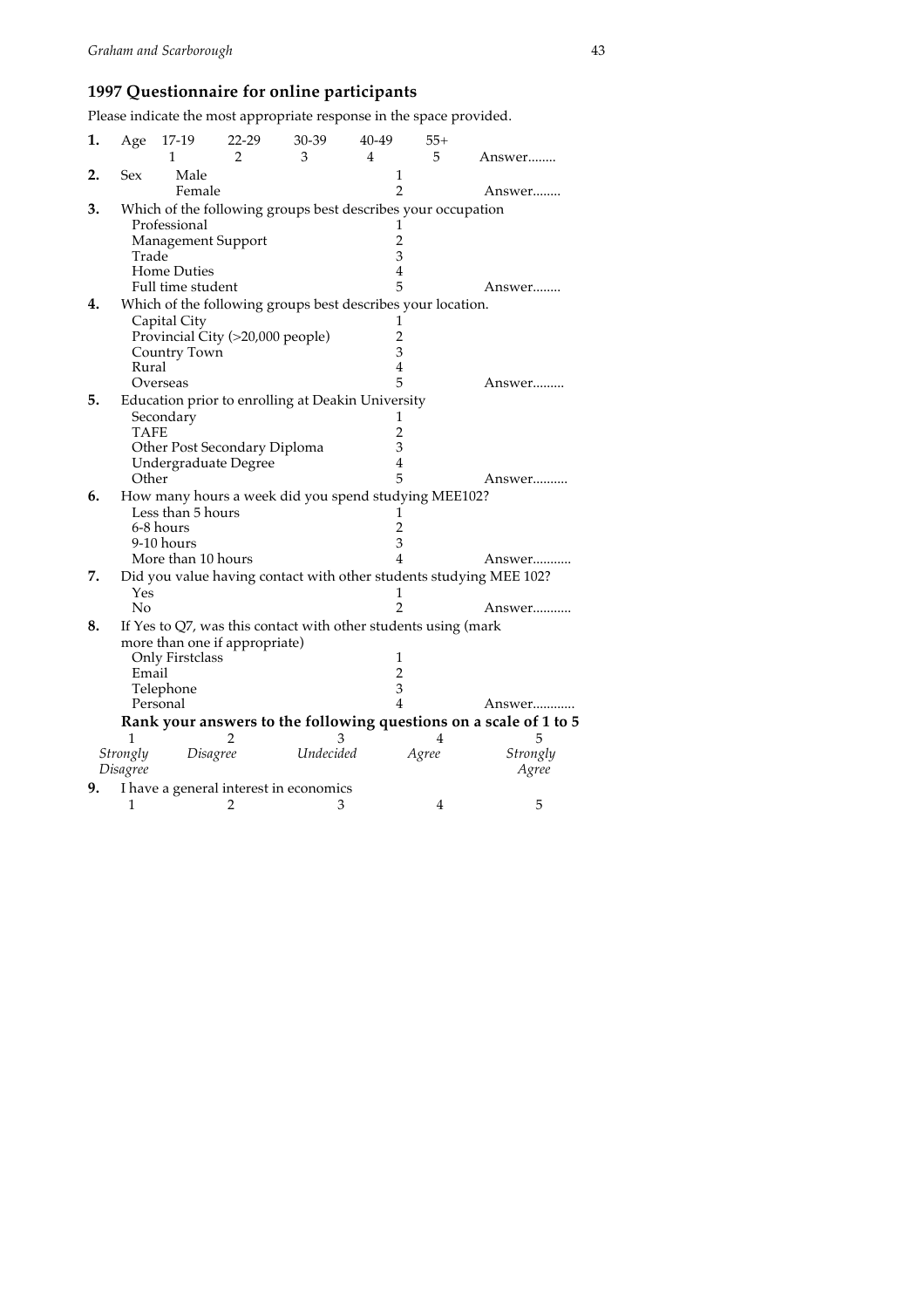| 10. |                                  | I found the economic content of MEE 102 interesting.                                                          |   |   | 5             |
|-----|----------------------------------|---------------------------------------------------------------------------------------------------------------|---|---|---------------|
| 11. | further studies in economics.    | My experience with MEE 102 would encourage me to undertake                                                    |   |   |               |
| 12. | 1                                | Access to teaching staff members was adequate                                                                 |   | 4 | 5             |
|     | 1                                |                                                                                                               |   |   | 5             |
| 13. | 1                                | The feedback received from teaching staff enhanced my learning                                                |   |   | 5             |
| 14. | 1                                | I was satisfied studying MEE 102 as an off-campus student                                                     |   |   | 5             |
| 15. |                                  | I kept up to date with my studies                                                                             | 3 | 4 | 5             |
| 16. | in my study                      | Access to a group of students studying MEE 102 was of assistance                                              |   |   |               |
|     |                                  | 2                                                                                                             | 3 | 4 | 5             |
| 17. | workload in this subject         | The fortnightly tutorial program unnecessarily increased the                                                  |   |   |               |
|     | 1                                |                                                                                                               | 3 | 4 | 5             |
| 18. |                                  | The fortnightly tutorial program reduced the flexibility I expect                                             |   |   |               |
|     | from off-campus study            |                                                                                                               | 3 | 4 | 5             |
| 19. | I felt part of my tutorial group |                                                                                                               | 3 | 4 | 5             |
| 20. |                                  | I developed a social bond with other members of my tutorial group                                             | 3 |   | 5.            |
| 21. |                                  | The feedback received from my tutorial group enhanced my learning                                             |   |   | $\mathcal{L}$ |
| 22. | First Class tutorial program     | I found economics interesting after participating in the                                                      |   |   |               |
|     | 1                                |                                                                                                               | 3 |   | 5             |
| 23. |                                  | The tutorial program in First Class had a positive impact on my<br>ability to learn and understand economics. |   |   |               |
|     | 1                                |                                                                                                               |   |   | 5             |
| 24. | date with my study in MEE 102    | The fortnightly tutorial program encouraged me to keep up to                                                  |   |   |               |
|     | 1                                |                                                                                                               | З | 4 | 5             |
| 25. | 1                                | The benefits gained from using First Class justified the costs incurred<br>2                                  | 3 | 4 | 5             |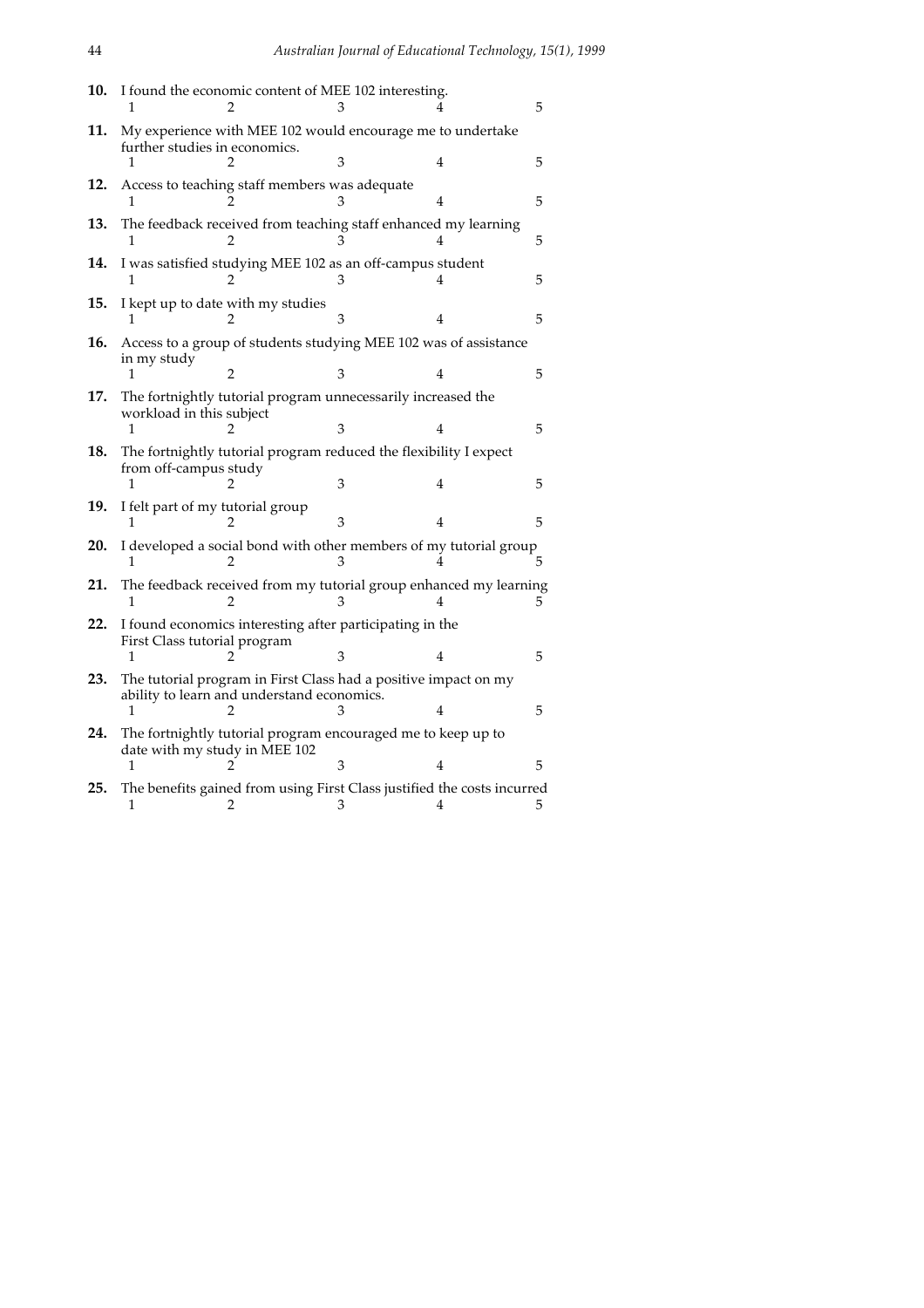Further Comments

--------------------------------------------------------------------------------- ---------------------------------------------------------------------------------

---------------------------------------------------------------------------------

Thank you for participating

### **1997 Questionnaire for non-participants**

Please circle the appropriate response.

| 1. | Age                  | 17-19                                                                                 | $22 - 29$ | 30-39                                             | 40-49                              | $50+$                                                         |
|----|----------------------|---------------------------------------------------------------------------------------|-----------|---------------------------------------------------|------------------------------------|---------------------------------------------------------------|
|    |                      | 1                                                                                     | 2         | 3                                                 | 4                                  | 5                                                             |
| 2. | Sex                  |                                                                                       |           | Male<br>Female                                    | 1<br>$\overline{2}$                |                                                               |
| 3. | Trade                | Professional<br>Management Support                                                    |           |                                                   | ı<br>$\overline{2}$<br>3           | Which of the following groups best describes your occupation? |
|    |                      | <b>Home Duties</b><br>Full time student                                               |           |                                                   | $\overline{4}$<br>5                |                                                               |
| 4. | Rural                | Capital City<br>Country Town<br>Overseas                                              |           | Provincial City (more than 20,000 people)         | 1<br>$\overline{2}$<br>3<br>4<br>5 | Which of the following groups best describes your location?   |
| 5. | <b>TAFE</b><br>Other | Secondary<br>Other Post Secondary Diploma<br>Undergraduate Degree                     |           | Education prior to enrolling at Deakin University | 1<br>2<br>3<br>4<br>5              |                                                               |
| 6. |                      | Less than 5 hours<br>6-8 hours<br>9-10 hours<br>More than 10 hours                    |           |                                                   | 1<br>$\overline{2}$<br>3<br>4      | How many hours a week did you spend studying MEE102?          |
| 7. | Yes<br>No            |                                                                                       |           |                                                   | 1<br>$\overline{2}$                | Did you have contact with other students studying MEE 102     |
| 8. |                      | 1-2 times during the semester<br>3-4 times during the semester<br>Regularly each week |           | If YES to Q.7, how frequent was this contact?     | 1<br>$\overline{c}$<br>3           |                                                               |